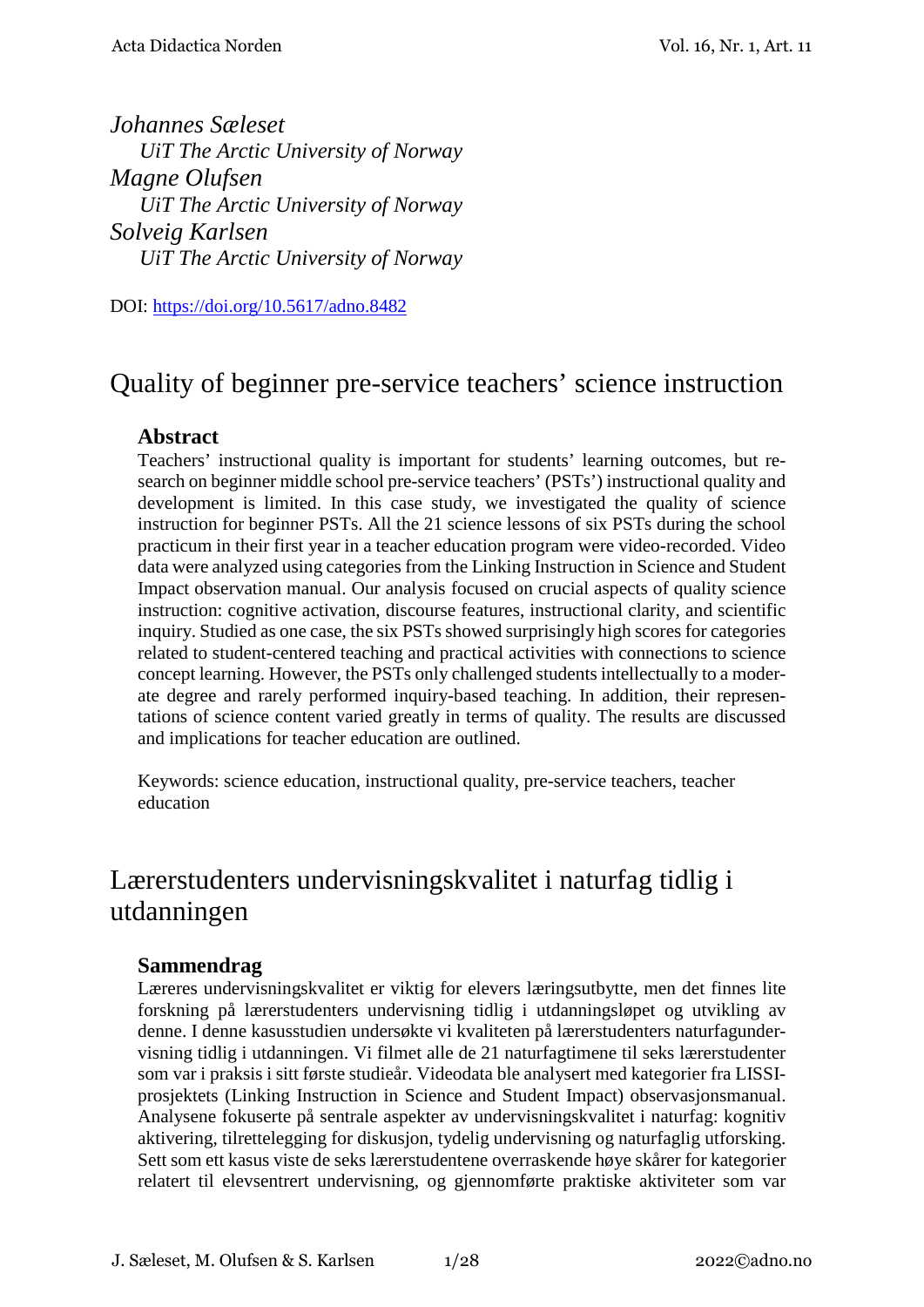koblet til læring av naturfagbegreper. Lærerstudentene utfordret likevel elevene bare i middels grad og gjennomførte sjelden utforskende undervisning. Det var også stor variasjon i kvaliteten på representasjoner av fagstoff. I artikkelen er resultatene diskutert og vi drar slutninger for lærerutdanning.

Nøkkelord: naturfagdidaktikk, undervisningskvalitet, lærerstudenter, lærerutdanning

## Introduction

Previous research has suggested that teachers' instructional practices are more important for student outcomes than factors such as class size, classroom climate, teachers' experience, and formal training (Hattie, 2009; Klette et al., 2017). In their review of research on teacher effectiveness, Seidel and Shavelson (2007) suggested that, among the different variables related to teaching, student outcomes were most affected by the implementation of learning activities, particularly in science. In this paper, we use the term *pre-service teacher* (PST) for a person undergoing teacher education, while *student* refers to a child in compulsory school. PSTs spend a significant amount of time on teaching activities during periods of practicum (Cohen et al., 2013), which provide opportunities to develop their teaching. However, it is notable that a solid research base on PSTs' early teaching practices is yet to be developed. This is partly due to the low number of available studies, and partly due to their reliance on interpretations based on self-reporting (Lawson et al., 2015; Wilson et al., 2001). Although selfreported conceptions are closely connected to teacher and student outcomes, they are prone to bias, misperception, and a lack of memory (Ronfeldt & Reininger, 2012). Video studies are tools used to overcome these issues. Video research has the potential to address the need for valid and reliable investigations of complex classroom situations by making recordings available for bit-by-bit analysis (Blikstad-Balas, 2017). Research in the field of science PSTs' practice must relate to actual classroom teaching (Ratinen et al., 2015). In the present study, we used video recordings of PSTs' instructional practices and an observation manual based on systematic assessment of video evidence to address this gap on PSTs' early teaching practices.

## Theoretical framework: Instructional quality

Quality science teaching is reform-oriented. In reform-oriented teaching, teachers consider students and content rather than only the delivery of content, and they implement inquiry-based teaching (Anderson et al., 1994; Sawada et al., 2002). Reform-oriented teaching aligns with constructivist learning theories by focusing on students as active learners rather than the teacher as a supplier of information (Anderson et al., 1994).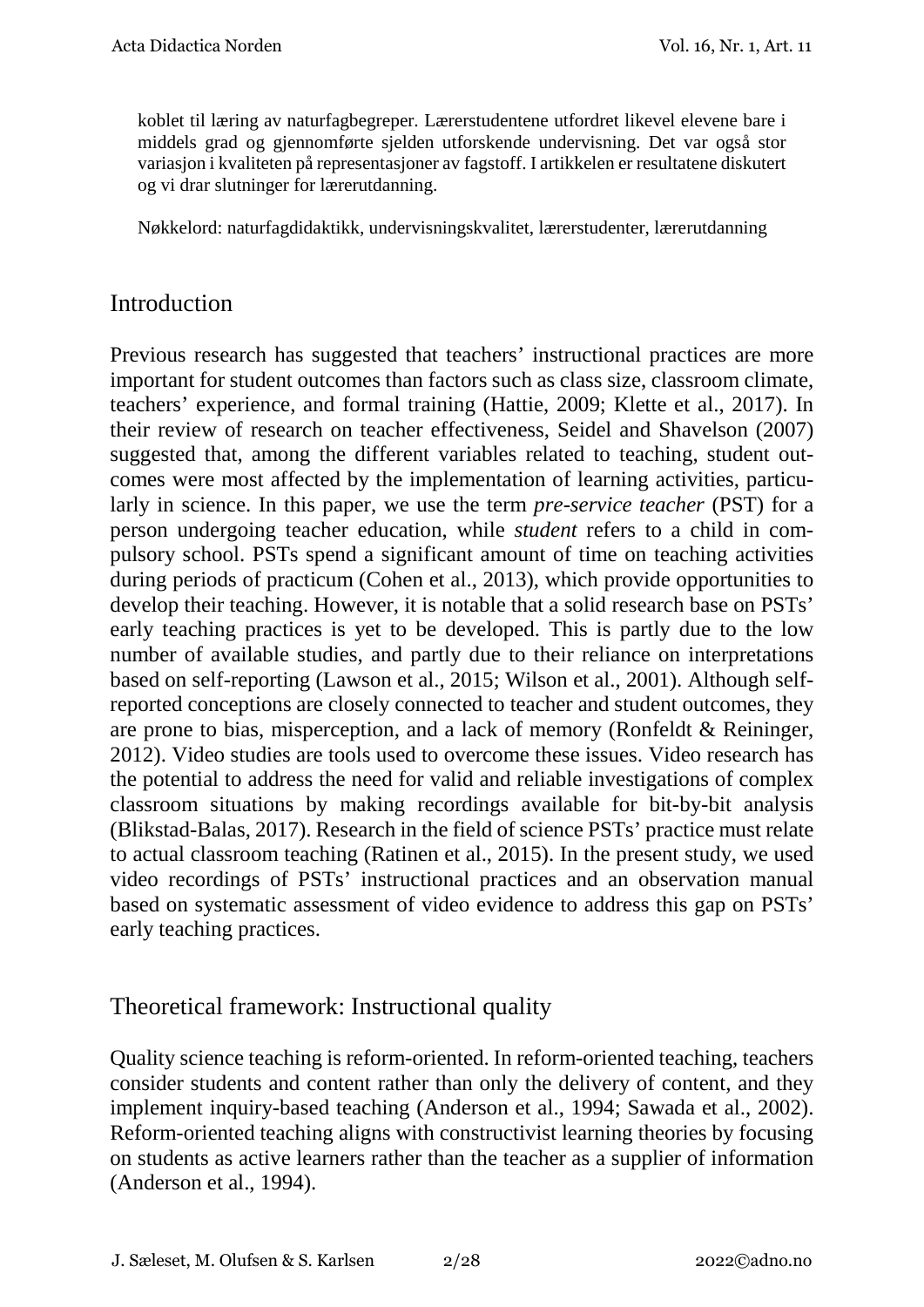In this study, we focus on four dimensions of quality science teaching, based on international research on what matters for student learning in science (Fauth et al., 2019; Neumann et al., 2012; Treagust & Tsui, 2014). These include cognitive activation, discourse features, instructional clarity, and scientific inquiry. The first three align with a Norwegian framework for classroom observation studies (Klette et al., 2017). Inquiries and conversations about open-ended science questions are important (Crawford, 2014; Treagust & Tsui, 2014). Thus, we considered these aspects separately.

### **Cognitive activation**

The dimension of cognitive activation concerns whether students engage in higher-level thinking, such as reflection, analysis, and comparison of ideas (Klette et al., 2017). In less cognitive-activating instruction, students are provided with tasks that merely require them to repeat and recall information (Lipowsky et al., 2009). Cognitive activation also increases when students' prior knowledge is activated (Grossman et al., 2013), and they are explicitly asked to reflect on their own learning (Lipowsky et al., 2009). Research has found that cognitive-activating instruction increases student achievement (Fauth et al., 2019; Neumann et al., 2012), and moderately challenging instruction motivates students (Turner & Meyer, 2004).

#### **Discourse features**

The discourse features dimension captures discussion formats and the quality of responses provided to students. In science, it is important to allow students to argue for and justify their ideas. Thus, dialogic classroom discourse eventually increases students' science competence (Neumann et al., 2012; Scott et al., 2006; Treagust & Tsui, 2014). At lower levels, discourse may follow the initiation– response–evaluation format, with the teacher closing the discussion without prompting further student responses (Scott et al., 2006). At higher levels, discourse is dialogic in format, with the teacher offering prompts for further elaboration and extension of dialogue between the teacher and students, or between students (Scott et al., 2006).

#### **Instructional clarity**

This dimension includes the clarity and explicitness of the learning goals, the presented content, and feedback on students' work and ideas. It relies on representations, explanations, and the precise use of scientific language (Klette et al., 2017). Understood as interactions between teachers and students rather than transmissive teaching, explanations are a core element of teaching (Kulgemeyer et al., 2020). Research has documented the usefulness of instructional representations in science teaching for improving students' cognitive and affective outcomes (Treagust & Tsui, 2014; Tytler et al., 2013). Constructive feedback is an important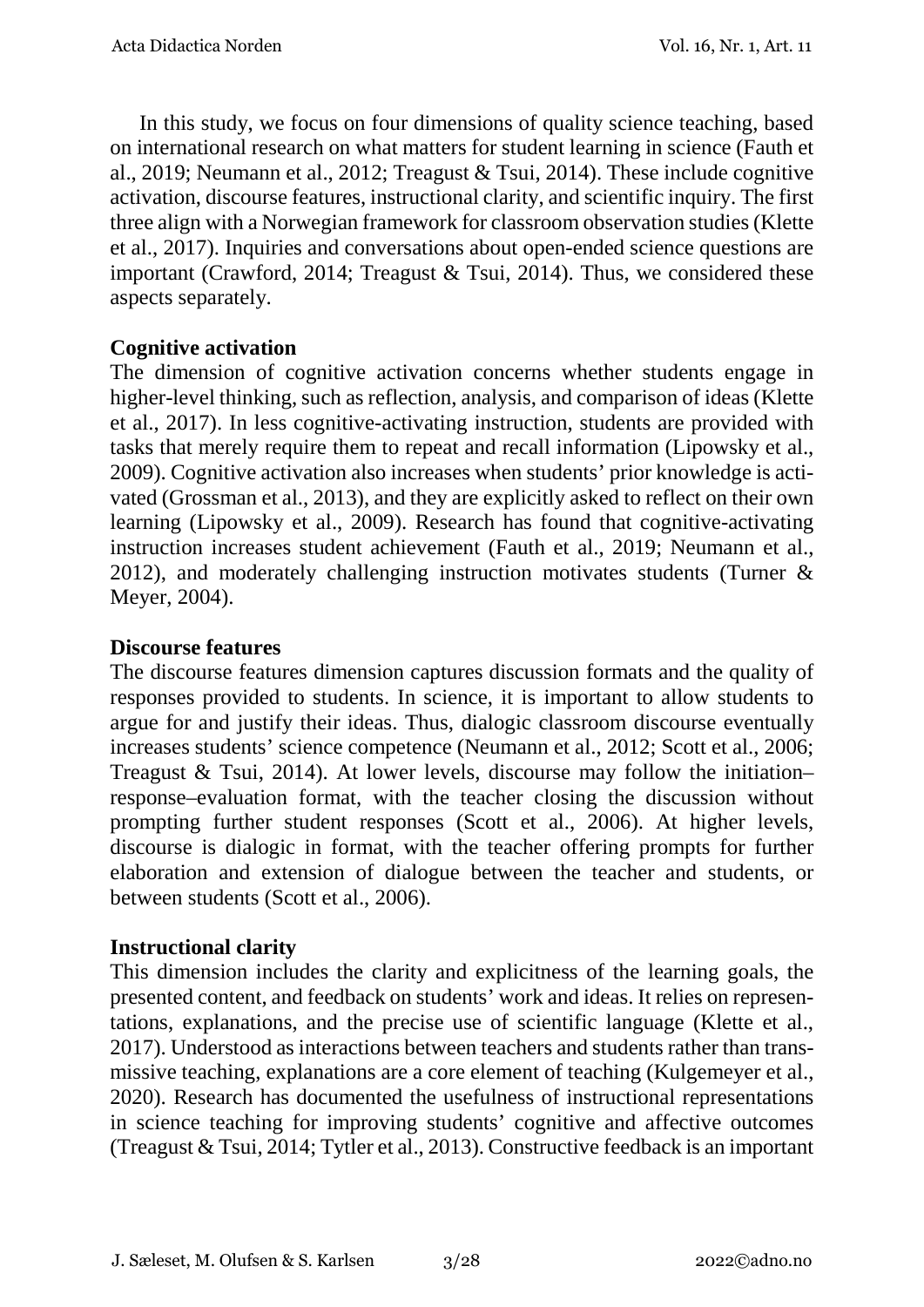aspect in supporting students' construction of knowledge, sensemaking, and conceptual change (Fauth et al., 2019; Grossman et al., 2013).

Finally, instructional clarity in science emphasizes the need for real-life experiences with scientific phenomena, as in practical activities. Students engaged in practical activities are known to have increased potential for learning science, especially if the practical activities involve working in groups and focusing on developing scientific ideas (Abrahams & Millar, 2008; Hofstein & Kind, 2012).

#### **Scientific inquiry**

The scientific inquiry dimension concerns the appearance and quality of inquirybased teaching in which teachers engage students in investigations. It is related to scientific reasoning, a feature of quality instruction that focuses on inductive and deductive reasoning (Treagust & Tsui, 2014). Postman and Weingartner (1969) made the case that students need to develop the art and science of inquiry rather than remember explanations from a teacher or a book.

Three important phases have been emphasized by researchers of scientific inquiry: asking a question and planning an investigation, carrying out the investigation and organizing data, and reasoning based on the findings to draw conclusions (Bybee et al., 2006; Knain & Kolstø, 2019). Through scientific inquiry, students can achieve cognitive gains and an increased interest in science (Crawford, 2014). They can also develop competences related to the nature of scientific knowledge (Lederman & Lederman, 2019).

The relationships between instructional quality and pedagogical content knowledge (PCK)

Inspired by Shulman (1986), we see quality teaching as not just acting, but enacting a knowledge base. Pedagogical content knowledge (PCK), introduced by Shulman (1986), is a useful framework for science teacher knowledge (Chan & Hume, 2019). All the dimensions of instructional quality considered in this study were related to PCK, and dimensions related to general pedagogical knowledge only were omitted to ensure a clear focus on the four science-specific dimensions of instructional quality.

Knowledge of students' understanding in science and knowledge of instructional strategies are central components of PCK. Teachers with elaborate PCK provide students with quality instruction (Fauth et al., 2019), particularly reformoriented teaching (Park et al., 2011). Cognitively activating instruction requires PCK in the form of knowledge of students' misconceptions and difficulties with science content and knowledge of what questions may challenge them in fruitful ways (Fauth et al., 2019; Förtsch et al., 2016). Furthermore, PCK is a foundation for quality discourse. Knowledge of students' ideas combined with knowledge of ways to initiate scientific discussions increases the chances of desired conver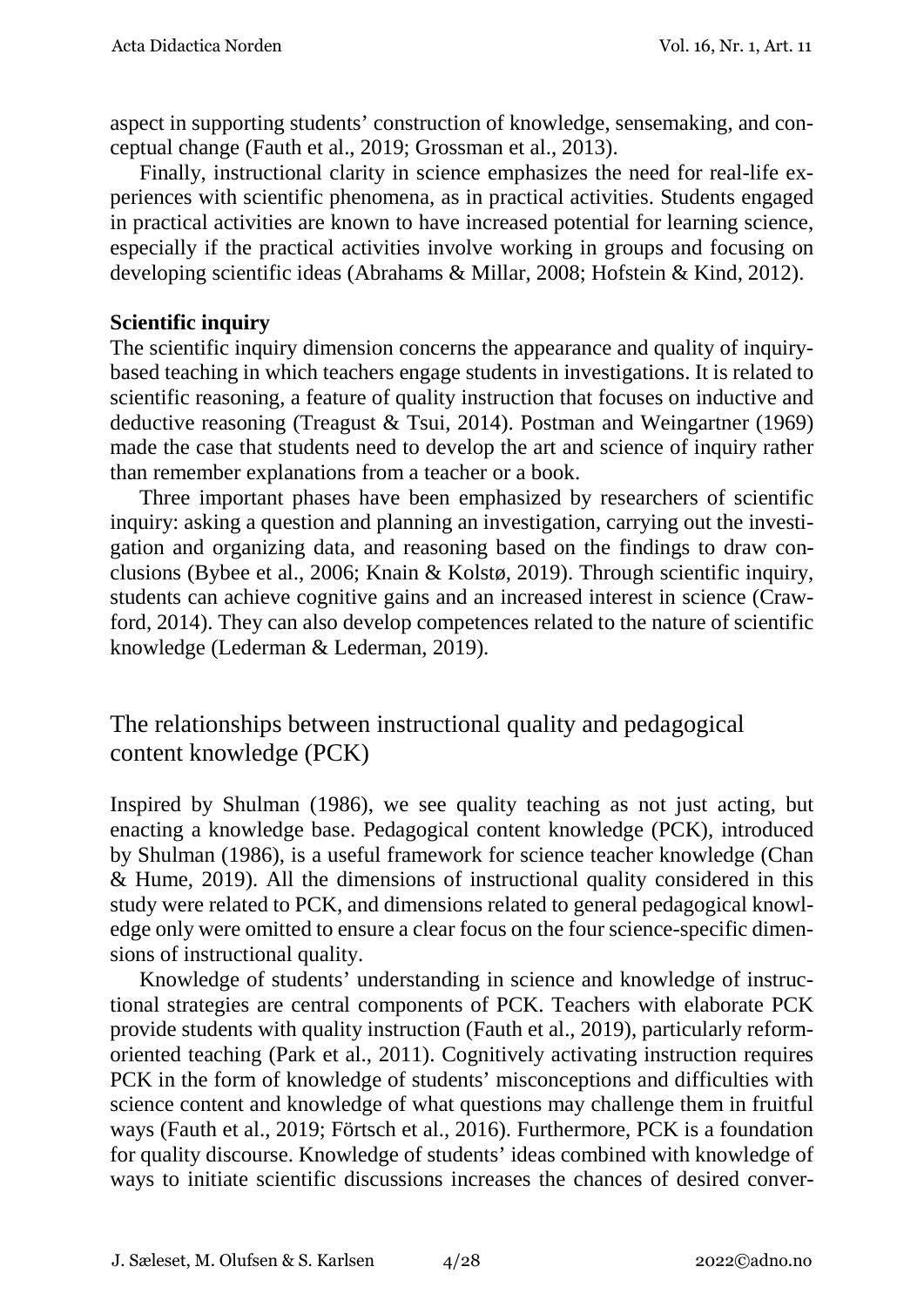sations extending students' ideas about science. Considering instructional clarity, knowledge of what makes content difficult, specific misconceptions, and knowledge of instructional strategies with explanatory power in combination prepare teachers to teach clearly (van Driel et al., 2014). Finally, teachers with welldeveloped PCK are better equipped to deliver reform-oriented inquiry-based teaching, as their knowledge of students' understanding of science may facilitate their use of scientific inquiry (Park et al., 2011; Suh & Park, 2017).

#### Literature review: Pre-service teachers' instructional practices

In this section, we review the research on the instructional quality of pre-service teachers (PSTs).

Studies on PSTs' science instruction during school practicum are limited in number (Cohen et al., 2013; Lawson et al., 2015). In one of them, Baeten et al. (2013) found that PSTs seldom delivered student-centered teaching. That is, teaching where students are active participants in their learning, rather than passive recipients of information. Further, studies have found that PSTs tend to focus on themselves in their new role as teachers more than on students and their learning (Juhler, 2017; Kagan, 1992; Körkkö et al., 2016). Another finding from studies on PSTs' teaching is that classroom management is a main focus, leading them to design activities that give them more control (Zembal‐Saul et al., 2002). However, when PSTs assume the role of information transmitters, they limit their ability to consider students and their learning (Brown et al., 2013; Geddis & Roberts, 1998). In a small case study, Mellado (1998) found that PSTs were incapable of transferring much of their knowledge of science teaching to the class. None was able to systematically address individual students' ideas or monitor their learning individually. Similarly, Ratinen et al.'s (2015) study of 20 Finnish PSTs showed that the participants lacked the ability to foster student thinking. The participating PSTs ignored the students' prior knowledge, although they had planned to teach dialogically (Ratinen et al., 2015). In another study, Kang (2017) investigated the lesson planning and enactment of eight PSTs. Using plans for and reports from instruction, records of teaching, and curricular materials, she found that only three of the PSTs increasingly or consistently used cognitively challenging tasks, as they were trained to do. The other five PSTs were focused on content or processes, leading them to use low-demand tasks.

In contrast, Thompson et al. (2013) identified PSTs' ability to carry out quality teaching, including adapting instruction to build on student ideas. They studied teachers during university coursework in their initial teacher education, in periods of practicum, and in their first year in service. Using classroom observations and teacher interviews, they found that 11of the 26 participating PSTs successfully integrated teaching practices such as adapting instruction to build on students' ideas. The ideas underlying these practices were appropriated during methods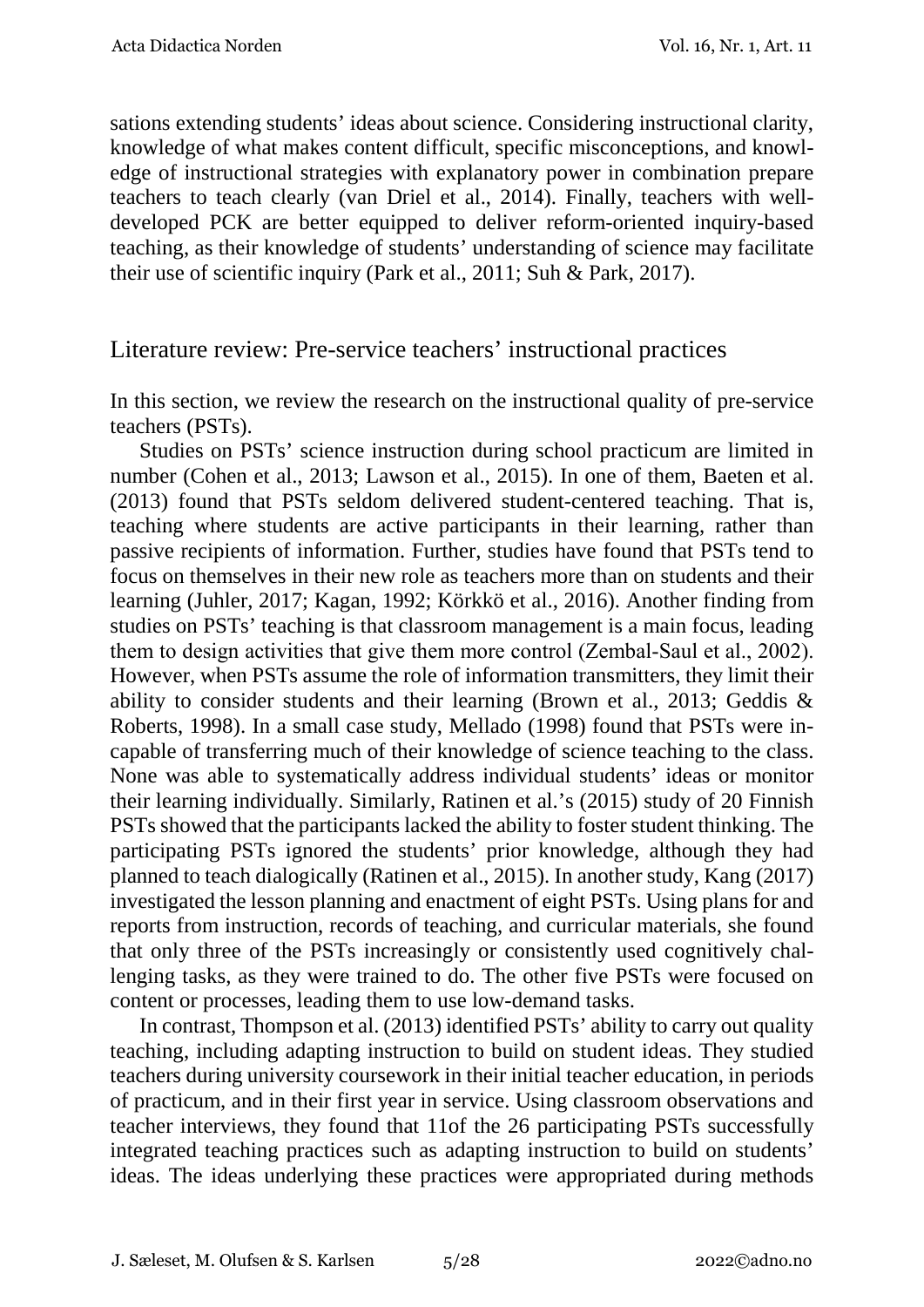courses or periods of practicum during initial teacher education and enacted early in the practicum.

## Aims and research question

We addressed the need for studies on school practicum science teaching with a video study based on complete sets of six beginner PSTs' science instruction in two three-week periods of practicum in grades 6 and 7. Using a standardized video observation manual, we analyzed beginner PSTs' instructional quality in science, which was one of three teaching subjects selected by the PSTs themselves. The following research question guided the study:

*What is the quality of six beginner pre-service middle school teachers' science instruction in school practicum?* 

## **Methods**

This was a qualitative case study of six pre-service teachers' science teaching. We treated the six PSTs as one case and investigated it in the context of school practicum in initial teacher education. The case study approach acknowledges the close connection between the phenomenon and context (Yin, 2014). We studied PSTs' instructional practices in science connected to the context of the school practicum.

#### **Context**

Teacher education programs for compulsory school in Norway have recently been extended from four-year undergraduate programs to five-year Master of Education programs. The PSTs participating in the current study aimed to teach students in grades 5–10. At the time of data collection, they were enrolled in courses on pedagogy and student knowledge, research and development in education, and specialized content courses for teachers in two subjects of their choice. All six PSTs chose science as their primary subject. First-year specialized science courses intertwined content knowledge and pedagogy in the following topics: basic geology, chemistry, physics, biology in the intertidal zone, sexual health, waves and sound, the solar system, and technology and design. Other courses included student learning, classroom leadership, educational research, and the nature of science. All PSTs' courses focused on students' learning. For example, in their pedagogy and student knowledge course, PSTs discussed the Piagetian theory of learning in connection with lesson design, and specialized science courses used student-centered instructional strategies. The first author was a specialized science course instructor before and between periods of practicum.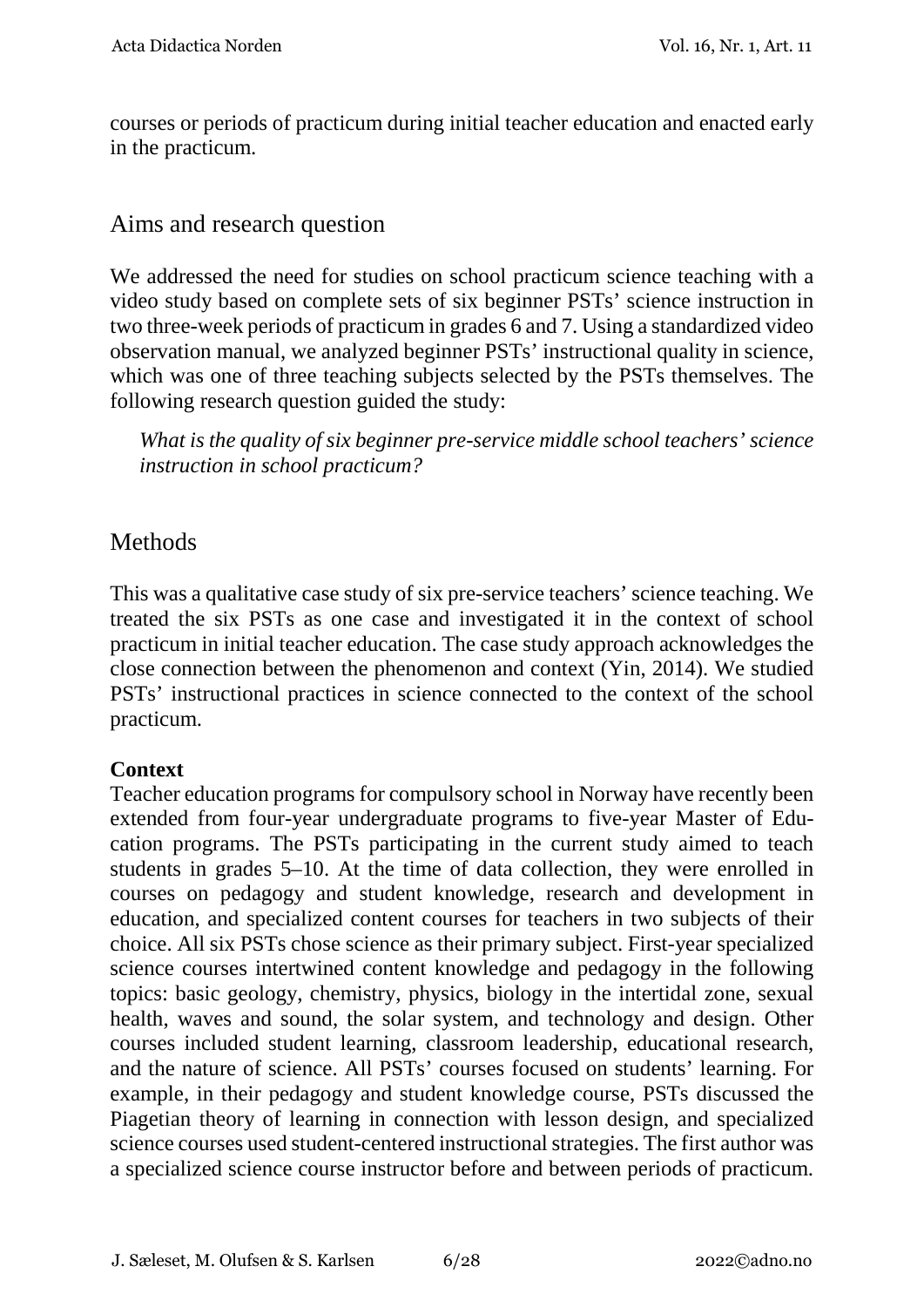To avoid conflicts of interest with the research study, the first author did not participate in the formal assessment of the PSTs in these two units. The first year of the program also included two periods of practicum: one in the fall semester and one in the spring semester. These involved approximately three weeks of mentored teaching activities and group discussions.

#### **Participants**

At the start of their first semester in the first year, all PSTs in one teacher education program cohort with science as their primary subject were invited to participate in the study. Simultaneously, two experienced schoolteachers from two different schools were recruited as mentor teachers among those engaged to mentor PSTs in the cohort. The PSTs worked in groups of three, which were organized by the program administration during the periods of practicum. Two full groups were available for this study. These were the only ones consisting exclusively of PSTs who gave consent to participate in the study and whose choice of second and third school subjects somehow matched with the two selected mentor teachers' expertise. Thus, the six PSTs in these groups, aged 19–24 years, were chosen as participants in the study. We requested administrators to assign those to the two mentor teachers we had recruited. Three of the PSTs had no science specialization from high school, while the other three had two or more years of biology, chemistry, and/or geology courses. Likewise, the participants' teaching-related experiences varied greatly. One participant had no such experience, three had experience leading leisure activities for children, and two had experience from classrooms. The PSTs' exam results in specialized science courses in the first year of the program ranged from A to F, with C as the average, similar to the rest of the cohort.

Three PSTs' periods of practicum took place in a grade 7 classroom with 32 students. These included two women and one man. Their female mentor teacher had more than ten years of experience. Although she was not a certified science teacher, she enjoyed teaching it. The other three PSTs (two females and one male) were placed in another school in a grade 6 classroom with 20 students. Their male mentor teacher had more than ten years of experience and was a certified science teacher.

#### **Data collection**

In total, the participating PSTs taught 21 science lessons during the two cycles of three-week periods of school practicum. All the lessons were recorded. Two small wide-angle cameras captured classroom teaching and the PSTs carried a microphone. The primary camera overviewed the classroom while facing the PST. The secondary camera captured the same events, but faced the students. In addition to the video data, reflections and observations of the context were gathered in an unstructured log.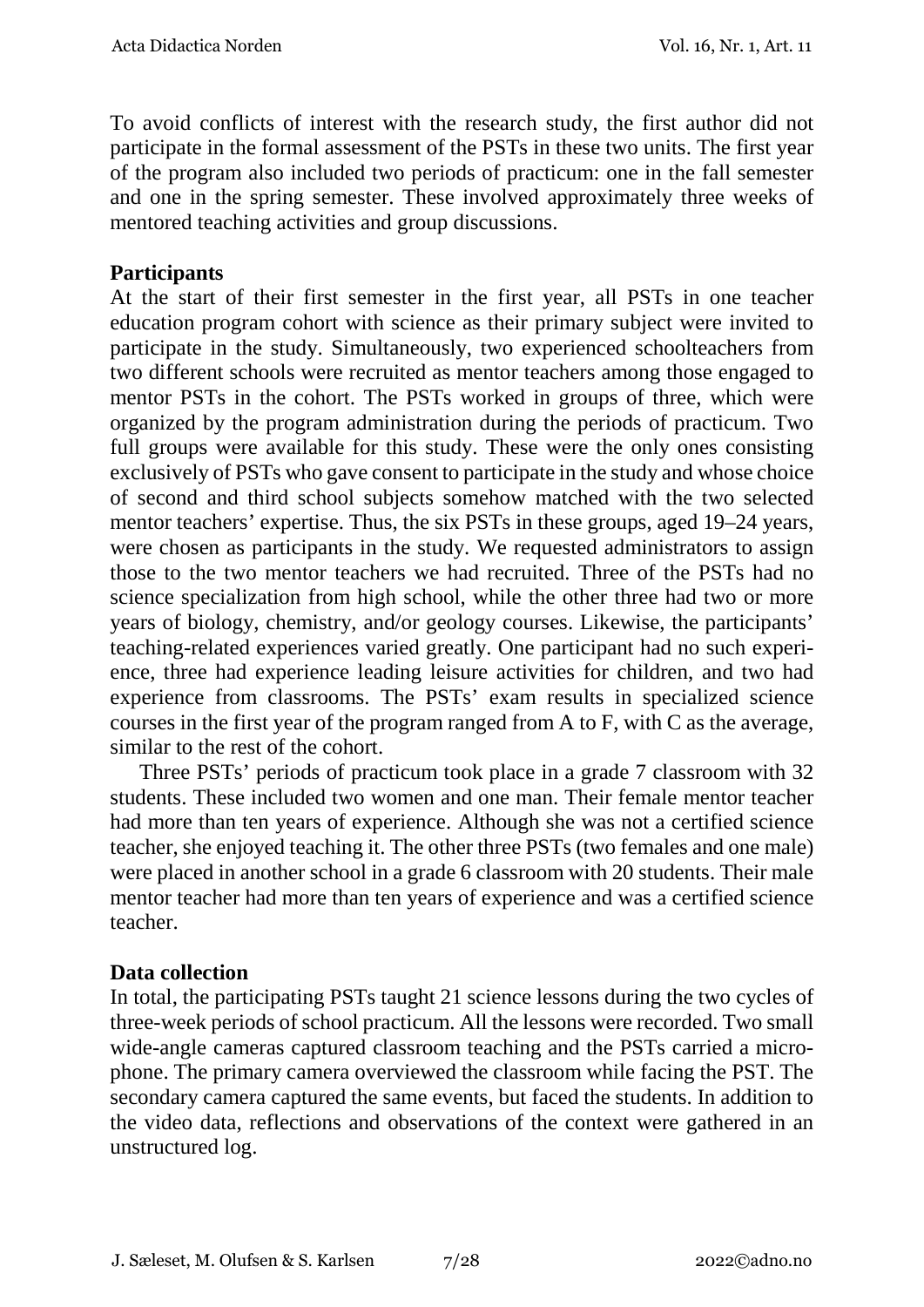We benefited from the rich and less selective observations made possible with video recordings compared to direct observations (Erickson, 2006). The use of two cameras strengthened the reliability of the analyses, as the events of interest could be viewed from two perspectives. The first and second authors analyzed the material together, increasing inter-rater reliability (Blikstad-Balas, 2017).

Video recording in classrooms raises ethical concerns. First, the presence of cameras and researchers affects the social settings of the classrooms. To address this issue, the PSTs were asked to give advice regarding when the video recordings would be suitable. As in earlier classroom studies (Blikstad-Balas, 2017), students seemed to forget the video cameras and became accustomed to the presence of the researcher. In the two lessons on sexual health, we collected only audio recordings without the researcher present, as advised by the PST. Prior to the recordings, we retrieved written and informed consent from all participating PSTs, mentor teachers, and students' parents.

#### **Data analysis**

We analyzed the data using categories from the Linking Instruction in Science and Student Impact (LISSI) video observation manual (Ødegaard, Kjærnsli, Karlsen, Lunde, et al., 2020). The LISSI manual was based on the Protocol for Language Arts Teaching Observation (PLATO; Grossman et al., 2013) and inspired by the Electronic Quality of Inquiry Protocol (EQUIP; Marshall et al., 2010) and the video manual used in the Budding Science and Literacy project (Ødegaard et al., 2014). In the development of the LISSI manual, seven researchers reviewed the literature on science teaching, leading to improved student outcomes and existing video manuals. Important features were incorporated into the LISSI observation manual. The team completed several cycles of piloting in science classrooms and refinement of categories. Thus, the development was in accordance with the procedures described in video study literature (Fischer & Neumann, 2012; Marshall et al., 2010). Through this lengthy process, the research group improved the validity and reliability of the observation manual. Inter-rater reliability was found to be satisfactory (Ødegaard, Kjærnsli, Karlsen, Kersting, et al., 2020). Twelve of the 19 categories in the LISSI manual were used in our analysis because of their relevance to our theoretical framework.

In the coding procedure, the science lessons were divided into 15-minute segments ( $N = 71$ ). Each segment was scored from 1 to 4, based on the evidence in the video and the criteria in the manual. A score of 1 indicated almost no evidence of the targeted practice, 2 indicated limited evidence, 3 indicated evidence with weaknesses, and 4 indicated consistently strong evidence. A compressed version of the video coding guide is presented in Table 1. Clear descriptions of the observable characteristics for each score strengthened the validity of the categories, and probably also the reliability of the scoring. The topics varied across lessons. In the results, we included descriptions of the teaching to ensure transparency around this issue.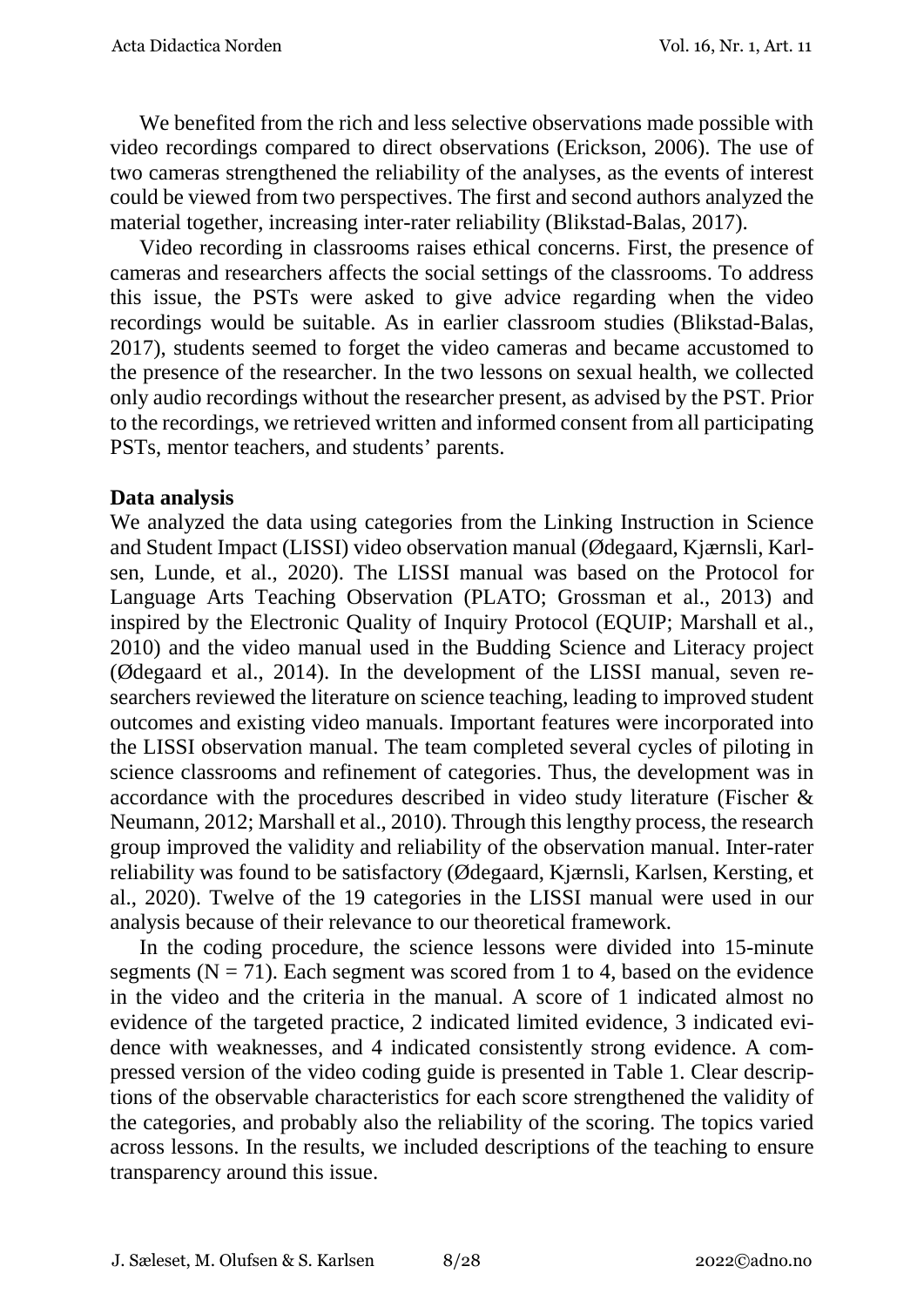**Table 1.** Categories in video coding guide with descriptions of evidence indicating low-end and high-end scores

| Evidence for low-end scores (1-2)                                                                                                                                                                                                                                                                   | Evidence for high-end scores (3-4)                                                                                                                                                                                                                              |  |  |  |
|-----------------------------------------------------------------------------------------------------------------------------------------------------------------------------------------------------------------------------------------------------------------------------------------------------|-----------------------------------------------------------------------------------------------------------------------------------------------------------------------------------------------------------------------------------------------------------------|--|--|--|
|                                                                                                                                                                                                                                                                                                     | Cognitive activation: Activation of student thinking.                                                                                                                                                                                                           |  |  |  |
|                                                                                                                                                                                                                                                                                                     | Connections to prior knowledge <sup>1</sup>                                                                                                                                                                                                                     |  |  |  |
| If students' prior knowledge or experiences are<br>referred to, it is done briefly or superficially and<br>is not sufficiently connected to the day's lesson.                                                                                                                                       | Students' prior knowledge or experiences are<br>elicited or referred to multiple times and are<br>connected to the day's lesson.                                                                                                                                |  |  |  |
|                                                                                                                                                                                                                                                                                                     | Intellectual challenge <sup>1</sup>                                                                                                                                                                                                                             |  |  |  |
| Students spend most of their time on activities or<br>assignments that are rote or recall.                                                                                                                                                                                                          | Students spend most of their time on activities or<br>assignments with high academic rigor that promote<br>analysis, interpretation, inferencing, idea genera-<br>tion, or high-level analytical and inferential thinking.                                      |  |  |  |
|                                                                                                                                                                                                                                                                                                     | Student reflection <sup>2</sup>                                                                                                                                                                                                                                 |  |  |  |
| If students are encouraged to reflect on their<br>learning, it is only at the level of remembering<br>what the lesson was about.                                                                                                                                                                    | Students are encouraged to reflect on their<br>understanding of the lesson or to think at higher<br>levels.                                                                                                                                                     |  |  |  |
|                                                                                                                                                                                                                                                                                                     | Discourse features: Facilitation of science discourse.                                                                                                                                                                                                          |  |  |  |
|                                                                                                                                                                                                                                                                                                     | Teacher Role <sup>2</sup>                                                                                                                                                                                                                                       |  |  |  |
| The teacher is the center of the lesson or only<br>occasionally facilitates student-student talk.                                                                                                                                                                                                   | Rather than being the center of the lesson, the<br>teacher facilitates student-student talk.                                                                                                                                                                    |  |  |  |
|                                                                                                                                                                                                                                                                                                     | Classroom discourse <sup>1</sup>                                                                                                                                                                                                                                |  |  |  |
| a) Opportunities for student talk:<br>If they arise, opportunities for science-related<br>discussions are short or characterized by<br>recitation.<br>b) Uptake of student responses:<br>Teacher responses and student responses<br>usually do not elaborate on or help develop<br>students' ideas. | a) Opportunities for student talk:<br>Open-ended science-related questions are<br>discussed at some length.<br>b) Uptake of student responses:<br>The teacher and students carefully listen to each<br>other and elaborate on or help develop science<br>ideas. |  |  |  |
|                                                                                                                                                                                                                                                                                                     | Instructional clarity: Strategies for teaching new content.                                                                                                                                                                                                     |  |  |  |
|                                                                                                                                                                                                                                                                                                     | Representation of content <sup>1</sup>                                                                                                                                                                                                                          |  |  |  |
| If provided, the teacher's explanations,<br>examples, illustrations, models, and analogies<br>are incomplete, perfunctory, weak, or incorrect.                                                                                                                                                      | The teacher presents accurate and clear<br>explanations, examples, illustrations, models, or<br>analogies. Nuances of concepts and student<br>misunderstandings may be addressed.                                                                               |  |  |  |
| Use of academic language <sup>1</sup>                                                                                                                                                                                                                                                               |                                                                                                                                                                                                                                                                 |  |  |  |
| The teacher rarely or never uses any scientific<br>language, or it is used but not explained.                                                                                                                                                                                                       | The teacher uses and explains scientific language,<br>and students have opportunities to use it.                                                                                                                                                                |  |  |  |
|                                                                                                                                                                                                                                                                                                     | Feedback <sup>1</sup>                                                                                                                                                                                                                                           |  |  |  |
| If the teacher or students provide feedback on<br>students' work or ideas, it is mainly vague,<br>repetitive, perfunctory, or misleading.<br>Suggestions for how to improve performance<br>are procedural rather than substantive.                                                                  | The teacher or students provide constructive<br>feedback that specifically addresses students' work<br>or ideas.                                                                                                                                                |  |  |  |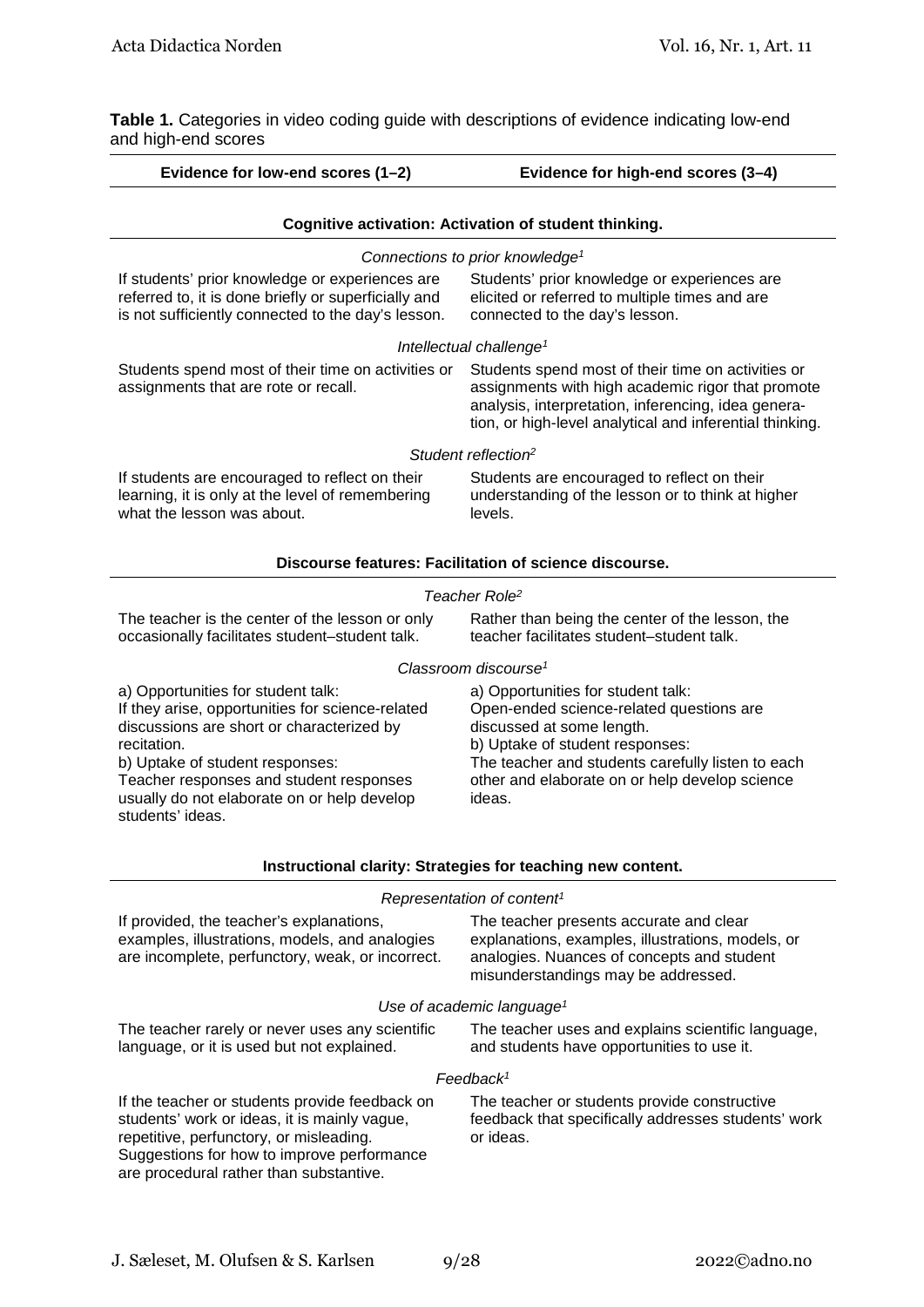| Evidence for low-end scores (1-2)                                                                                                                                                 | Evidence for high-end scores (3-4)                                                                                                                  |  |  |  |  |
|-----------------------------------------------------------------------------------------------------------------------------------------------------------------------------------|-----------------------------------------------------------------------------------------------------------------------------------------------------|--|--|--|--|
| Practical activities <sup>4</sup>                                                                                                                                                 |                                                                                                                                                     |  |  |  |  |
| If students interact with objects beyond materials<br>for reading or writing, these practical activities<br>are not tied to learning science concepts.                            | Students interact with objects beyond materials for<br>reading or writing. Practical activities are connected<br>to learning science concepts.      |  |  |  |  |
|                                                                                                                                                                                   | Scientific inquiry: Phases of inquiry-based teaching.                                                                                               |  |  |  |  |
|                                                                                                                                                                                   | Preparation for inquiry <sup>3,4</sup>                                                                                                              |  |  |  |  |
| No researchable questions, hypotheses, or<br>predictions are developed. However, the teacher<br>may activate students' prior knowledge or invite<br>them to wonder about science. | A researchable question, hypothesis, or prediction<br>is developed. Further inquiry may be planned by the<br>teacher or students.                   |  |  |  |  |
|                                                                                                                                                                                   | Data collection <sup>3,4</sup>                                                                                                                      |  |  |  |  |
| Students may perform observations or<br>investigations with or without addressing a<br>researchable question, hypothesis, or prediction.<br>Data are not documented.              | Students perform investigations to address a<br>researchable question, hypothesis, or prediction.<br>Data are documented and may be systemized.     |  |  |  |  |
| Consolidation <sup>3,4</sup>                                                                                                                                                      |                                                                                                                                                     |  |  |  |  |
| Students may discuss observations or data.<br>However, while they may draw simple descrip-<br>tions from them, no conclusions are made.                                           | Students draw conclusions from observations or<br>data. They may connect these to scientific<br>theoretical knowledge and discuss the implications. |  |  |  |  |
| Note Categoriac selected from the LISSI manual Literature bases for the categorias: 1 Crossman et al. (2013)                                                                      |                                                                                                                                                     |  |  |  |  |

<sup>2</sup> Marshall et al. (2010). <sup>3</sup> Ødegaard et al. (2014). <sup>4</sup> A new category in the LISSI manual (Ødegaard, Kjærnsli, Karlsen, Lunde, et al., 2020).

The authors were certified as reliable raters of the PLATO categories. To ensure that the manual was valid, the categories were discussed and found to correspond to the observed classroom practices. The first and second authors co-coded 17% of the material (12 segments). In three cycles, the first and second authors coded identical segments using all 12 categories, discussed and revised any differing scores, and clarified the video observation manual to ensure reliable analysis of science teaching practices. The first author coded all the 71 segments based on the clarified observation manual.

The results were characterized more by similarities among the PSTs than by the detected differences. We calculated the variance of the PST average scores. Across all categories, the average variance is 0.16. This supported a focus on PSTs as one case rather than separate cases. To look for patterns in the frequencies of high- and low-end as well as average segment scores for each of the 12 video coding categories, we grouped the segments based on school practicum 1 or 2, lesson, location of segment within lesson, and depth of the lesson. In-depth lessons were characterized by explicit learning goals related to conceptually difficult concepts (defined as abstract and dynamic; Chi, 2000), and sustained attention to these concepts during the instruction. Abstract topics are not visible to perception and refer to concepts of moving parts despite being often represented statically. The topic of energy is for example considered a difficult topic because (a) energy is not visible to perception and therefore abstract, and (b)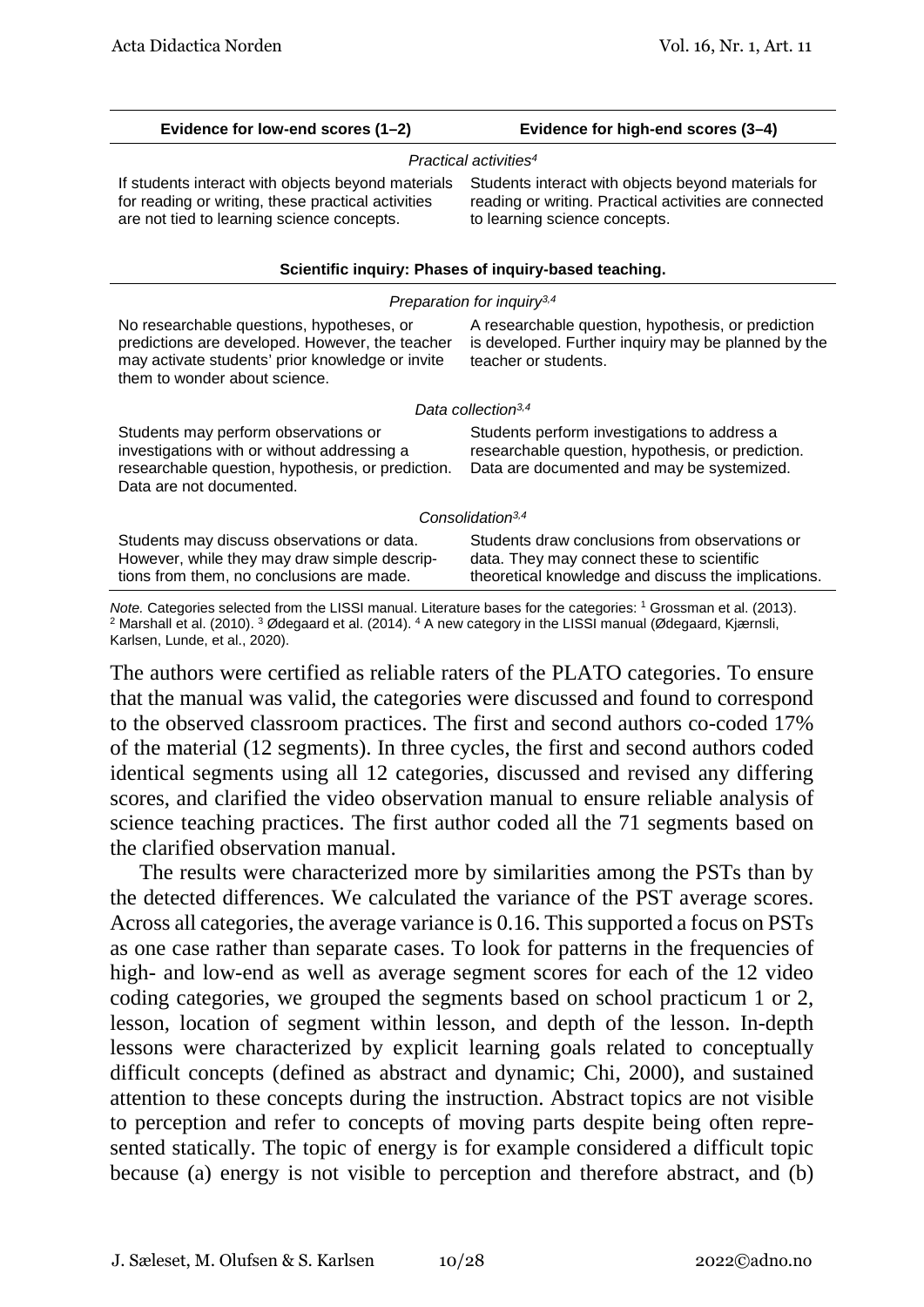energy is "what makes something happen" and therefore a dynamic concept. A lesson would be defined as in-depth if the teacher did not avoid unpacking a difficult topic such as energy.

### Results

#### **Overview of the lessons**

All lessons and scoring results are presented in a supplemental table in the Appendix. The six participating PSTs each taught three or four science lessons during the two periods of practicum. Some topics were covered in a single lesson, whereas others were taught over several lessons. Each lesson included two to nine 15-minute segments, with a total of 71 segments. Table 2 provides an overview of the recorded lessons, including topic, depth, and duration.

| Lesson           | Topic                  | In-depth lesson | Duration in 15-minute<br>segments |
|------------------|------------------------|-----------------|-----------------------------------|
| $\mathbf{1}$     | <b>Nutrients</b>       | Yes             | $\overline{2}$                    |
| $\sqrt{2}$       | Sexual health          | No              | $\overline{2}$                    |
| $\mathbf{3}$     | Sexual health          | <b>No</b>       | 4                                 |
| 4                | The eye                | No              | $\overline{2}$                    |
| 5                | The eye                | No              | 4                                 |
| 6                | Animals, nutrition     | No              | $\sqrt{3}$                        |
| $\overline{7}$   | <b>Drugs</b>           | No              | 5                                 |
| 8                | Energy content in food | Yes             | $\overline{2}$                    |
| $\boldsymbol{9}$ | Sexual health          | No              | $\overline{2}$                    |
| 10               | Sexual health          | No              | $\overline{\mathcal{A}}$          |
| 11               | Male puberty           | No              | 3                                 |
| 12               | Energy                 | Yes             | 3                                 |
| 13               | Energy and fuel        | Yes             | $\overline{4}$                    |
| 14               | Energy sources         | Yes             | 3                                 |
| 15               | Female puberty         | No              | $\overline{c}$                    |

**Table 2.** Overview of recorded lessons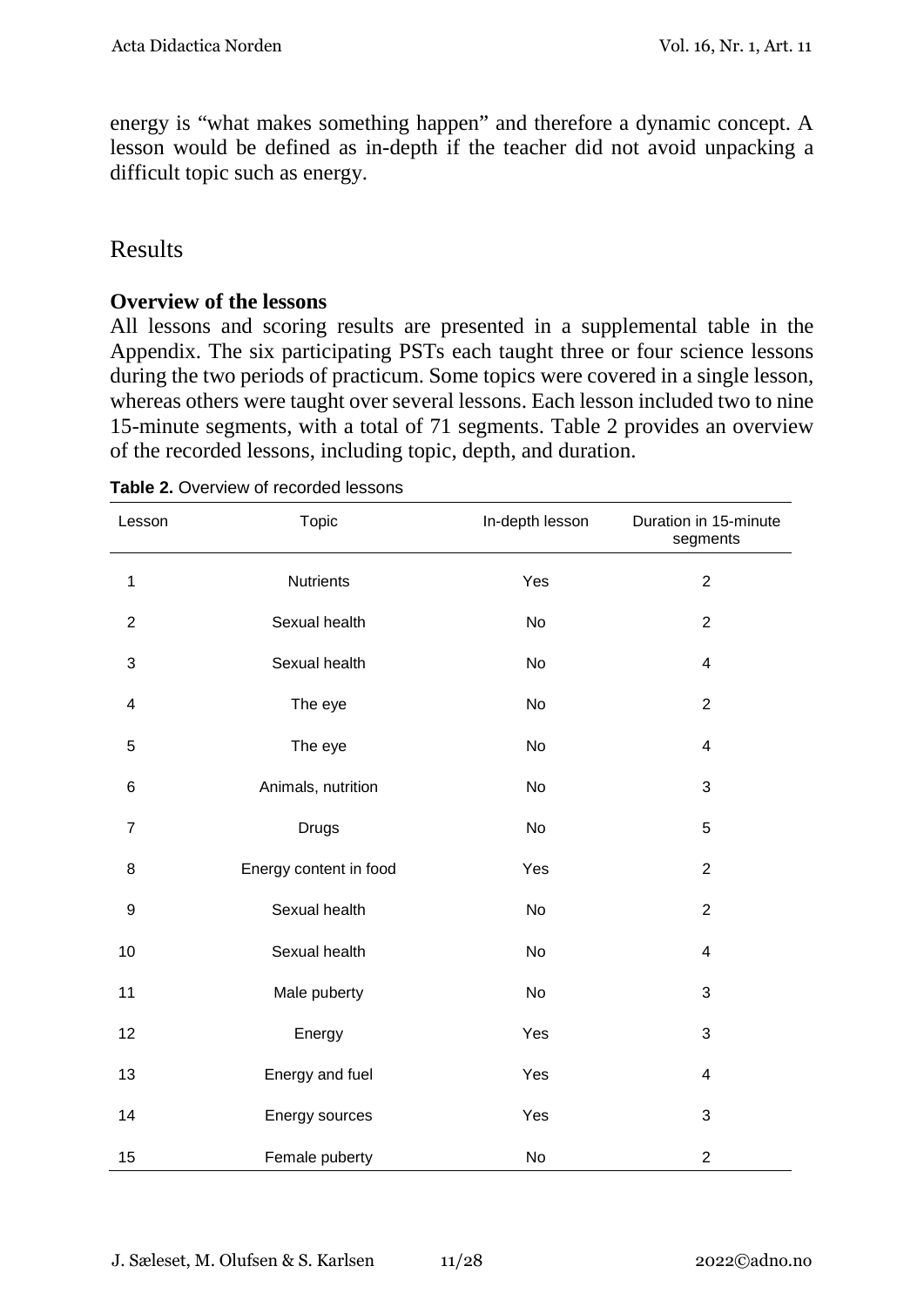| Lesson       | <b>Topic</b>          | In-depth lesson | Duration in 15-minute<br>segments |
|--------------|-----------------------|-----------------|-----------------------------------|
| 16           | Renewable energy      | Yes             | 4                                 |
| 17           | <b>Fossil fuels</b>   | Yes             | 5                                 |
| 18           | Puberty               | No              | 3                                 |
| 19           | Energy                | Yes             | 2                                 |
| 20           | Technology and design | Yes             | 9                                 |
| 21           | Technology and design | Yes             | 3                                 |
| <b>TOTAL</b> |                       |                 | 71                                |

*Note.* Six different PSTs taught the lessons. The last segment of a lesson varied from 6 to 20 min.

The class organization (whole class, group, and/or individual) was recorded for each 15-minute segment. Figure 1 shows the class organization across all segments.





*Note.* Organization of class codes in all segments for all six PSTs (N = 71). Segments with more than one class organization could be assigned multiple codes.

In a typical segment, the PSTs shifted between whole class and group work. Both categories are assigned to more than half of the segments. Occasionally, the students worked individually.

#### **Instructional quality**

We analyzed the instructional quality of all segments. We present the results for all PSTs to reveal the main findings related to the four dimensions of instructional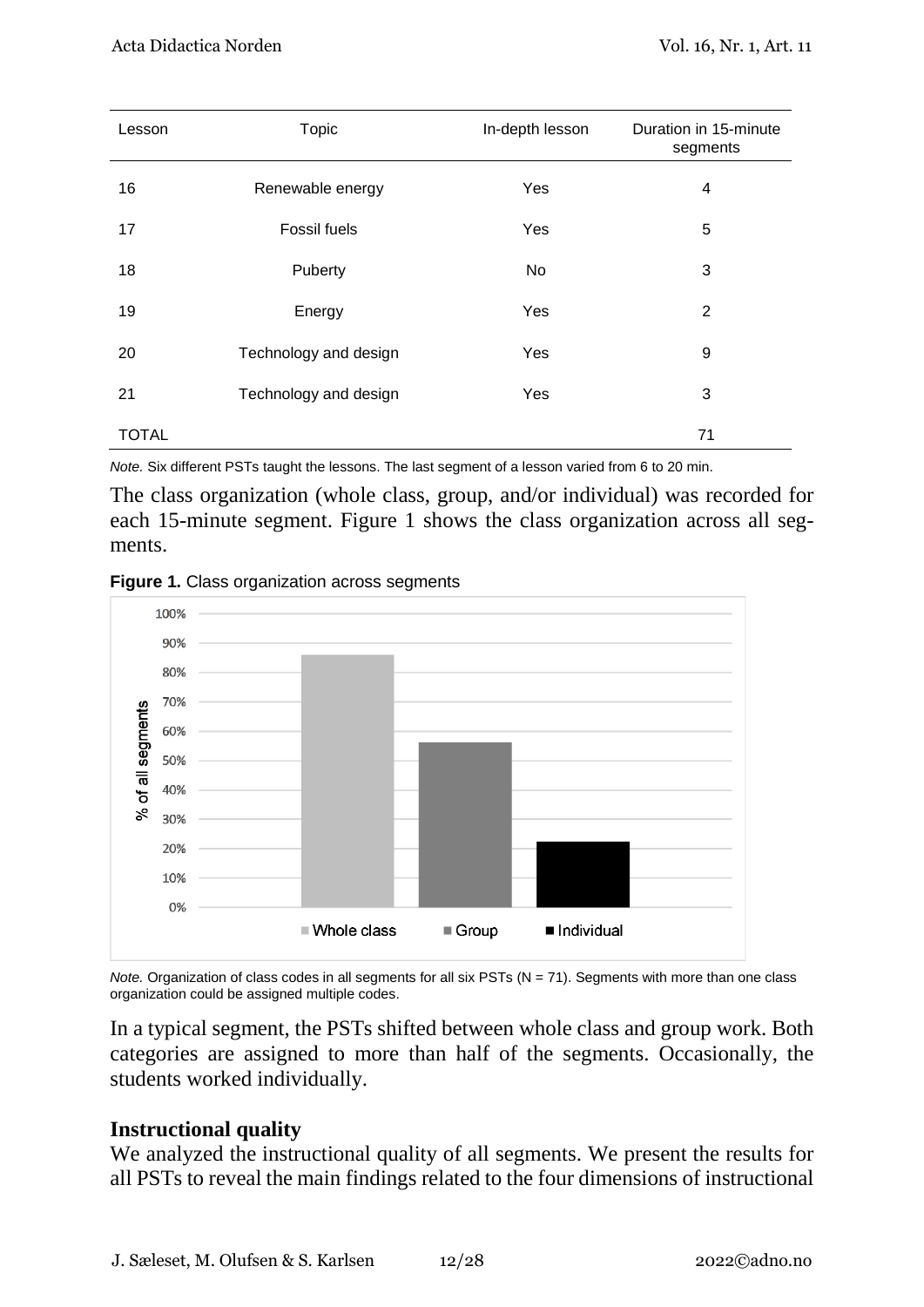quality. Scores range from 1 (low) to 4 (high). Table 3 provides an overview of the average scoring results for each dimension of instructional clarity across all segments. It is important to note that quality instruction is not necessarily assigned high codes for every category, meaning that average scores as presented in Table 3 should be interpreted with caution.

**Table 3.** Average scores per dimension, all segments

| Cognitive activation | Discourse features |    | Scientific inquiry |  |
|----------------------|--------------------|----|--------------------|--|
| 1.8                  | 2.5                | 21 |                    |  |

The average scores presented in Table 3 indicate that lessons that lessons typically showed evidence of quality discourse, while the material provided almost no evidence of scientific inquiry. The results for each dimension are presented in the following sections.

#### *PSTs activated students' prior knowledge, but intellectually challenged students to only a moderate degree*

We identified multiple high-end scores (3–4) for the category *connections to prior knowledge* (39% of the segments; Figure 2). These scores were spread across 90% of the lessons, indicating that PSTs often referred to students' prior knowledge and experiences and connected them to the current lesson. In the following example from lesson 16, the PST connected the students' prior knowledge and experiences to the topic of renewable energy. First, students were asked to share their prior knowledge. The PST then connected their experiences and knowledge to the instruction.

- Student: In Turkey, when I was there two times ago, there was only one windmill. But when we returned this summer, there were like ten windmills.
- PST: More and more windmills are built, is that what you try to say? Yes! That is the intention in Norway too, as you might read about in the textbook.

In this segment, the PST connected a student's holiday experience with the situation in Norway, before this experience was later explicitly connected to the function of windmills. Therefore, the segment was scored 4 in the *connections to prior knowledge* category.

Results on *intellectual challenge* and *student reflection* (Figure 2) indicate that PSTs struggled to make the instruction intellectually challenging and prompt students to reflect on their learning*.* In just 10% of the segments, PSTs initiated student reflection*.* The *intellectual challenge* category measures whether PSTs provide activities, assignments, and questions with high academic rigor. In onethird of the segments, more than 90% of the time was dominated by rote or recall activities, resulting in a score of 1 (Figure 2). In half of the segments, PSTs promoted analysis, interpretation, inferences, or idea generation 10–50% of the time, resulting in a score of 2. This was the case for a segment on nutrition from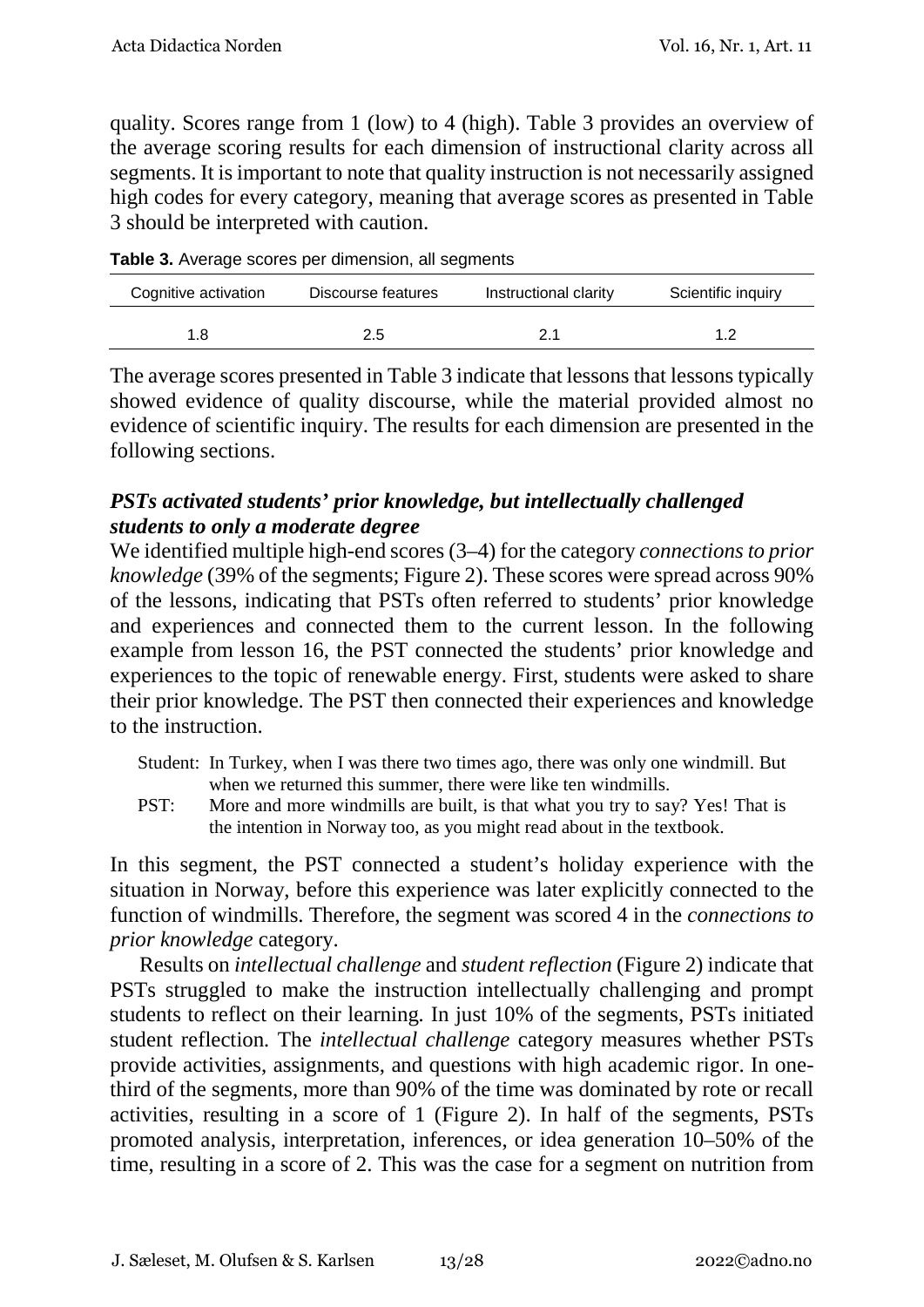lesson 6*.* The PST challenged students to analyze their prior knowledge and infer the role of proteins in a diet. However, the students answered superficially, and for the rest of the segment, they were asked to match cards with explanations given earlier in the lesson. Therefore, this segment received a score of 2 for *intellectual challenge*.



**Figure 2.** Cognitive activation, activation of student thinking

Scores for *intellectual challenge* increased from the first to the second school practicum when there were also more in-depth lessons. High-end scores were awarded to 6% of the first practicum segments and 25% of the second practicum segments (Table 4). An increase in scores for *intellectual challenge* was evident for all the six PSTs. Segments with high-end scores for *intellectual challenge* were never at the start of the lessons.

| Table 4. Scores for the category intellectual challenge per school practicum |  |  |  |  |
|------------------------------------------------------------------------------|--|--|--|--|
|------------------------------------------------------------------------------|--|--|--|--|

| School practicum | Number of segments | High-end scores | Low-end scores |
|------------------|--------------------|-----------------|----------------|
|                  | 18                 | 6%              | 94%            |
|                  | 53                 | 25%             | 75%            |

### *Discourse in the classrooms was dialogic, and PSTs facilitated student– student talk*

PSTs frequently facilitated activities or discussions that required students to take an active role. They picked up on students' contributions and, to varying degrees, kept individual students' contributions in focus during their lessons. This was

*Note.* Coding for categories within the cognitive activation dimension across all segments  $(N = 71)$ .  $1 =$  lowest score, 4 = highest score. Each column represents the percentage of scores across all segments. Avg: average score across all segments.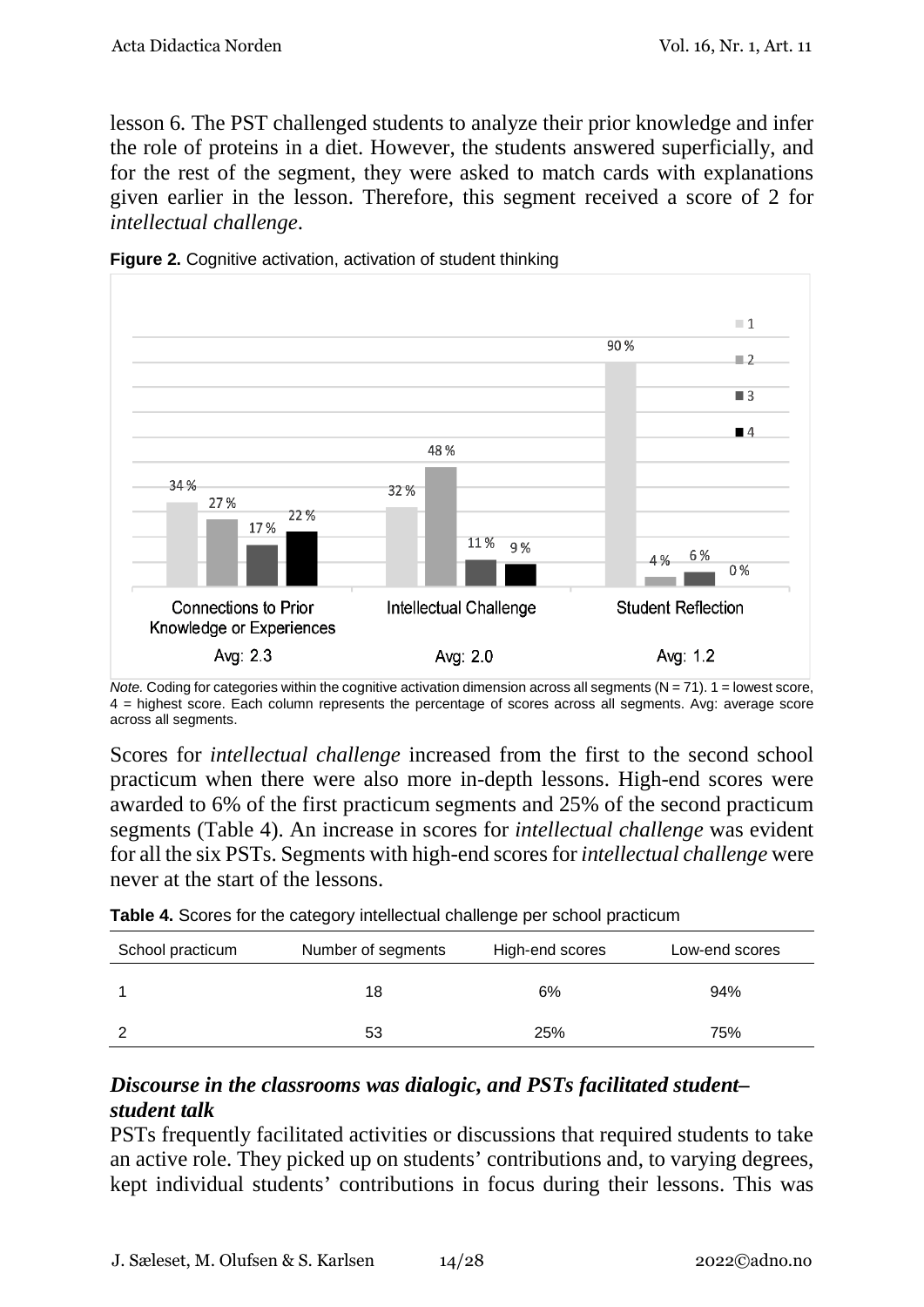indicated by high scores for *teacher role* and *classroom discourse.* Their instruction was not dominated by the transmission of science content to a group of passive receivers.

In regard to the *teacher role* (Figure 3), 34% of the segments achieved highend scores, as the PST did not orient the lesson around herself as center of the lesson. These segments were dominated by student–student talk and cooperative solving of tasks. Student–student talk was facilitated in both group work and whole-class settings. For example, in lesson 17 on fossil fuels, students were talking together most of the second segment as they cooperated in making a poster with as many oil-based products as possible. Therefore, this segment was scored 4 on *teacher role.* Also, 27% of the segments were scored 2, making a total of more than half the segments characterized with a presence of students' internal discussions or problem-solving.

To achieve a high-end score for *classroom discourse*, communication patterns should involve students and teachers carefully listening to each other, and the teacher should tailor the dialogue to fit the students' emerging understanding. In total, 66% of the segments achieved high-end scores (Figure 3), including the conversation about windmills cited above. In this segment, the PST built upon a student's contribution in the form of the experience from Turkey, making the student an important contributor to the lesson. However, the discourse in this segment was mainly directed by the PST, which resulted in a score of 3. A score of 4 was reached in 22% of the segments (Figure 3), including a segment from lesson 14, focusing on energy sources. In this segment, students were asked to discuss whether a system with a light bulb connected to a solar panel would work inside a dark room. This conversation took place during the whole-class discussion:

- Student 1: We believe the solar panel is able to get the bulb to light up.
- PST: So it will work?
- Student 2: Not eternally, because the solar panel needs sunlight to produce electricity.
- Student 3: Or strong enough light.
- PST: But we found out that it works. This bulb is strong enough [to make the solar panel produce electricity].

In this conversation, multiple students discussed an open question while the teacher acted as a facilitator. Contributions from the students were picked up by the PST, which furthered the conversation. The PST guided the conversation towards energy loss to heat, and the group concluded that the system would not work.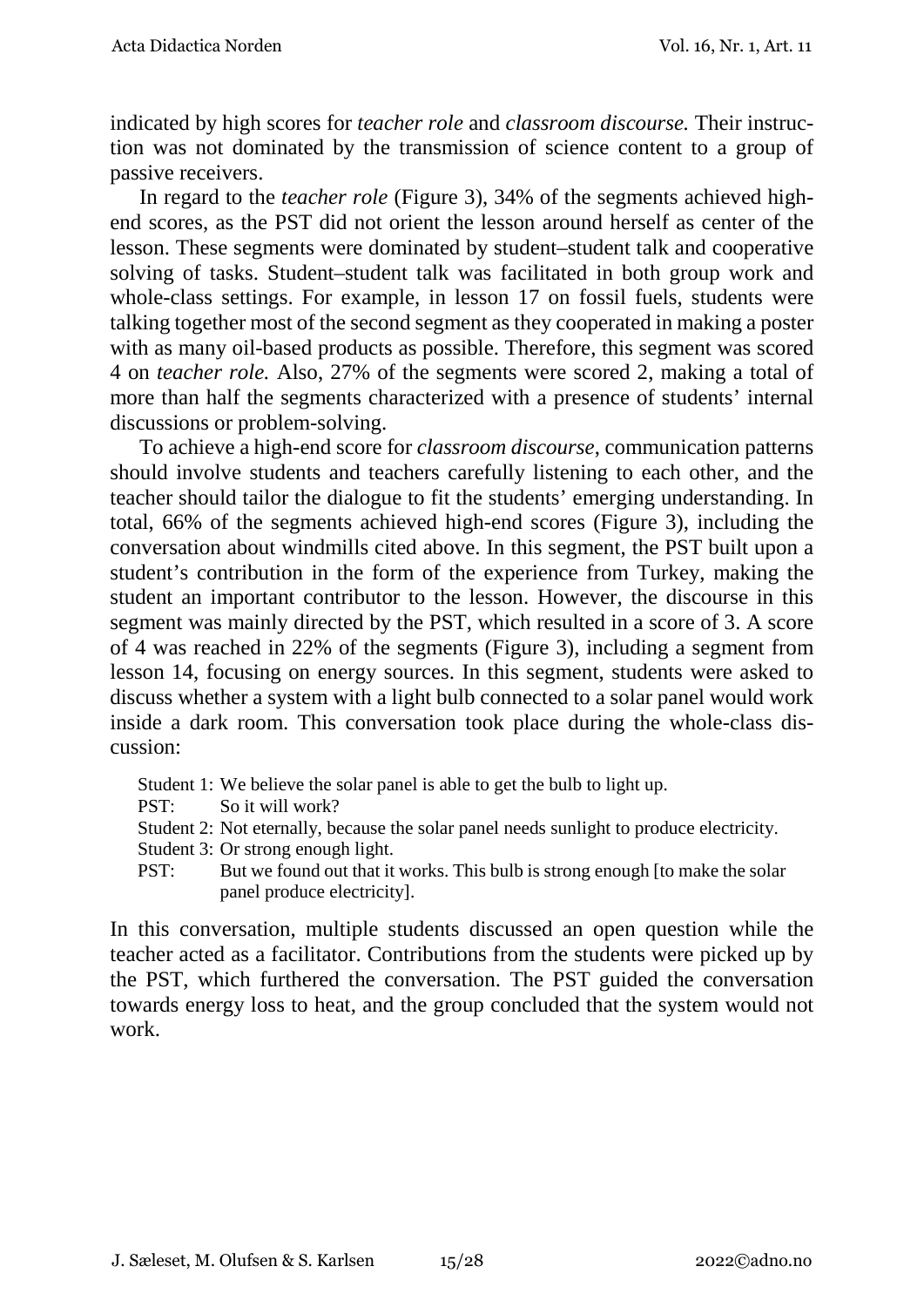

**Figure 3.** Discourse features, facilitation of science discourse

*Note.* Coding for categories within the discourse dimension features across all segments  $(N = 71)$ .  $1 =$  lowest score, 4 = highest score. Each column represents the percentage of scores across all segments. Avg: average score across all segments.

#### *PSTs sometimes struggled to present science content with clarity, but some practical activities were effectively used*

Illustrations, examples, models, analogies, and explanations were often absent, incomplete, or perfunctory. When PSTs used academic terms, they seldom explained them. This resulted in low scores for *representation of content* and *use of academic language*. High-end scores for *representation of content* were awarded to just 17% of the segments. In order to score at high-end for *use of academic language*, PSTs had to use and explain academic terms. One example of highlevel use of academic language was found in lesson 1 on nutrients, where the PST explained and used the concept of proteins and prompted students to use and explain this and other concepts in a card-sorting group activity. Such use and explanation of academic language characterized only 31% of the segments (Figure 4). In many lessons, PSTs hardly provided any accurate and clear representations, and academic terms were either not used or not explained. Rather than taking opportunities to clarify students' misconceptions, those were sometimes reinforced. In lesson 20, which focused on technology and design, the PST erroneously guided students to think that the direction of a DC current is important for lighting an incandescent bulb. When a student asked, "Which way should the battery be?" the PST replied, "Good question, we will sort that out [...]. The longest [points at the battery terminal] is minus, so it should be this way." Later, the PST repeated this incorrect guidance to another group: "Turn it [the battery] the other way. This is plus and this is minus. You need to keep an eye on that" (Lesson 20)*.* This segment included no *use of academic language* (score 1), and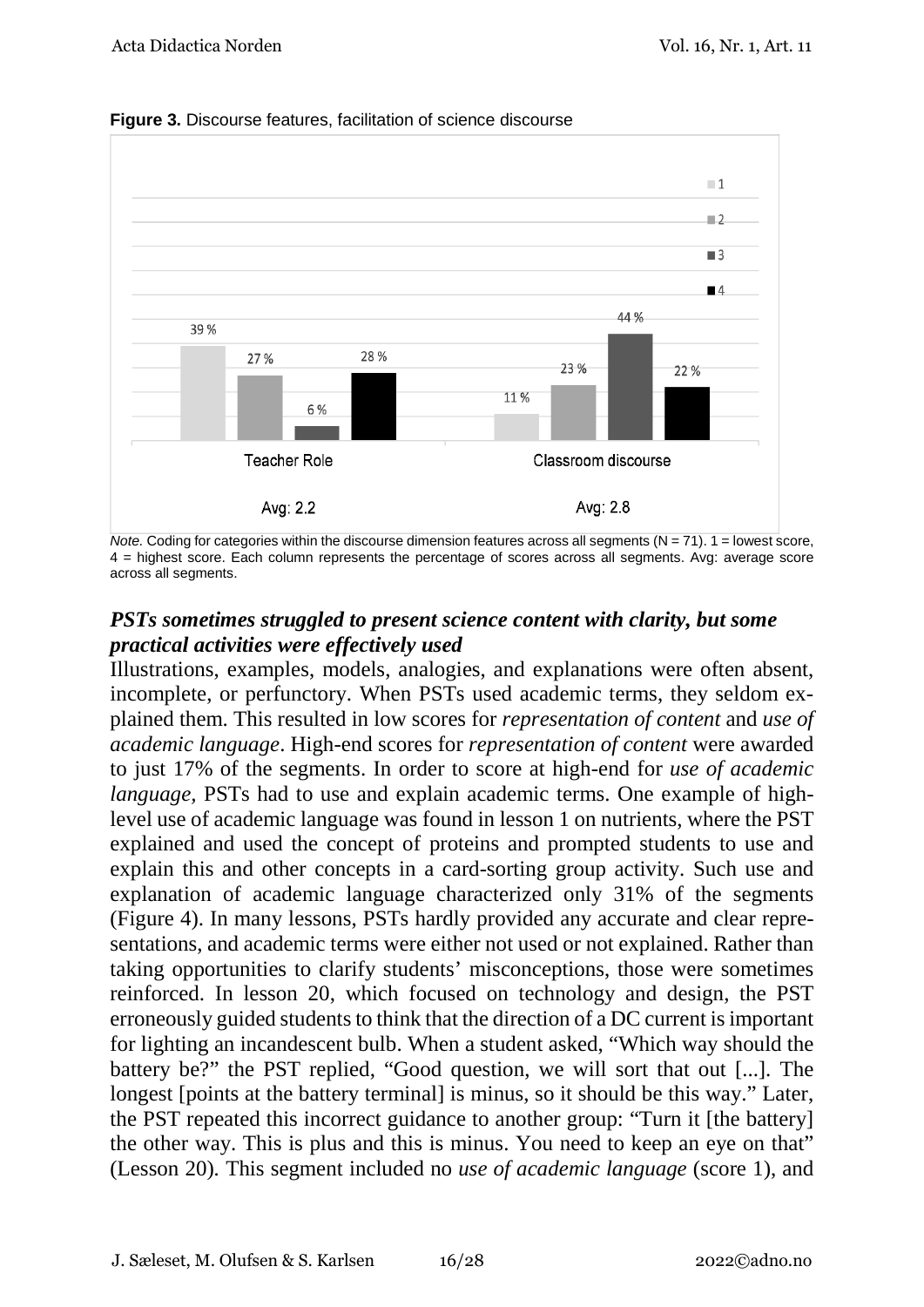*representation of content* was scored 1 because of incorrect communication about light bulbs and current in the conversations above.



**Figure 4.** Instructional clarity, communication of science content knowledge

The quality of representations depended on the depth of the lesson. Incomplete and perfunctory representations were more frequent in in-depth lessons (Figure 5).

**Figure 5.** Scores for representation of content in lessons classified as in-depth and not indepth



*Note.* The coding represents all PSTs' instruction across all segments (N = 71).

*Note.* Coding for categories within the dimension of instructional clarity across all segments ( $N = 71$ ).  $1 =$  lowest score, 4 = highest score. Each column represents the percentage of scores across all segments. Avg: average score across all segments.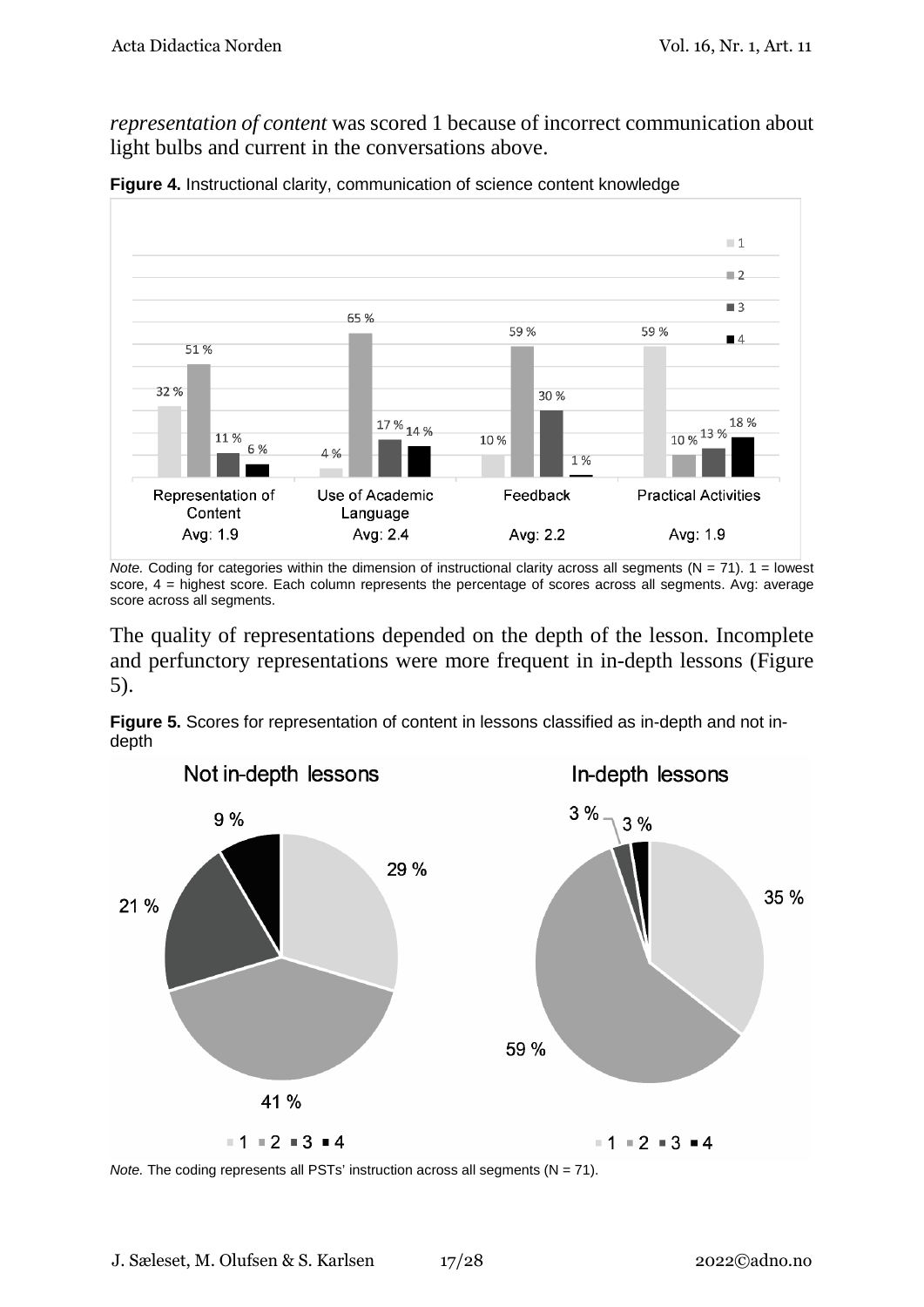In lessons that did not go into depth, the PSTs provided more accurate and clear representations. One example of this was in lesson 15, where the PST taught about female puberty without going into depth on abstract or dynamic features of puberty, or even teaching about the central hormone estrogen. However, the representations she used were often accurate and clear. In the second segment, scored 4 for *representation of content,* she explained the menstruation cycle with nuances regarding its duration. She addressed a misconception about menstrual blood being different than other blood by viewing an effectful TV commercial for sanitary pads.

Further, we also noted for *representation of content* that high-end scores indicating accurate and clear representations typically took place when students were organized in whole-class instruction, and the PST was at the center of the lesson (low-end scores for *teacher role*). The example above from lesson 15 illustrates this. The accurate and clear representations about female puberty were provided while the PST led the classroom conversation (low score for *teacher role*). In other words, PSTs were able to provide more accurate and clear representations during planned presentations. When they had to engage in unplanned interactions, their instruction sometimes indicated that they had limited content knowledge and scored lower on *representation of content*.

The category *feedback* focuses on the quality of the feedback provided in response to students' application of science skills, concepts, or strategies. To achieve a high-end score for *feedback*, PSTs or students should provide specific feedback on students' work or ideas that challenge them to further develop their thinking. In total, 59% of the segments scored 2 in this category (Figure 4), indicating that the feedback provided to students was vague (e.g., "good job", "right", "no").

41% of all segments included students interacting with objects other than materials for reading and writing, and were coded more than 1 on *practical activities* (Figure 4). 76% of the segments with practical activities received highend scores as they were focused on science concept learning. Practical activities were enacted in all phases of the lessons, but typically towards the end. One example is the last segment of lesson 8, which concerned the energy content in food. In this segment, the students had to choose between eating a portion of potato chips or carrots and burning the equivalent energy by jumping on their chairs. The PST analogized the activity with everyday knowledge about cars requiring refueling to drive. By linking the activity to this explanation, the PST helped the students learn the concept of energy content in food.

#### *Inquiry-based teaching was seldom or poorly implemented*

*Preparation for inquiry*, *data collection*, and *consolidation* (Figure 6) represent significant phases of inquiry-based teaching (Knain & Kolstø, 2019; Ødegaard et al., 2014)*.* As inquiry-based teaching typically spans a period of time and does not always follow a fixed order, the results for these categories are discussed at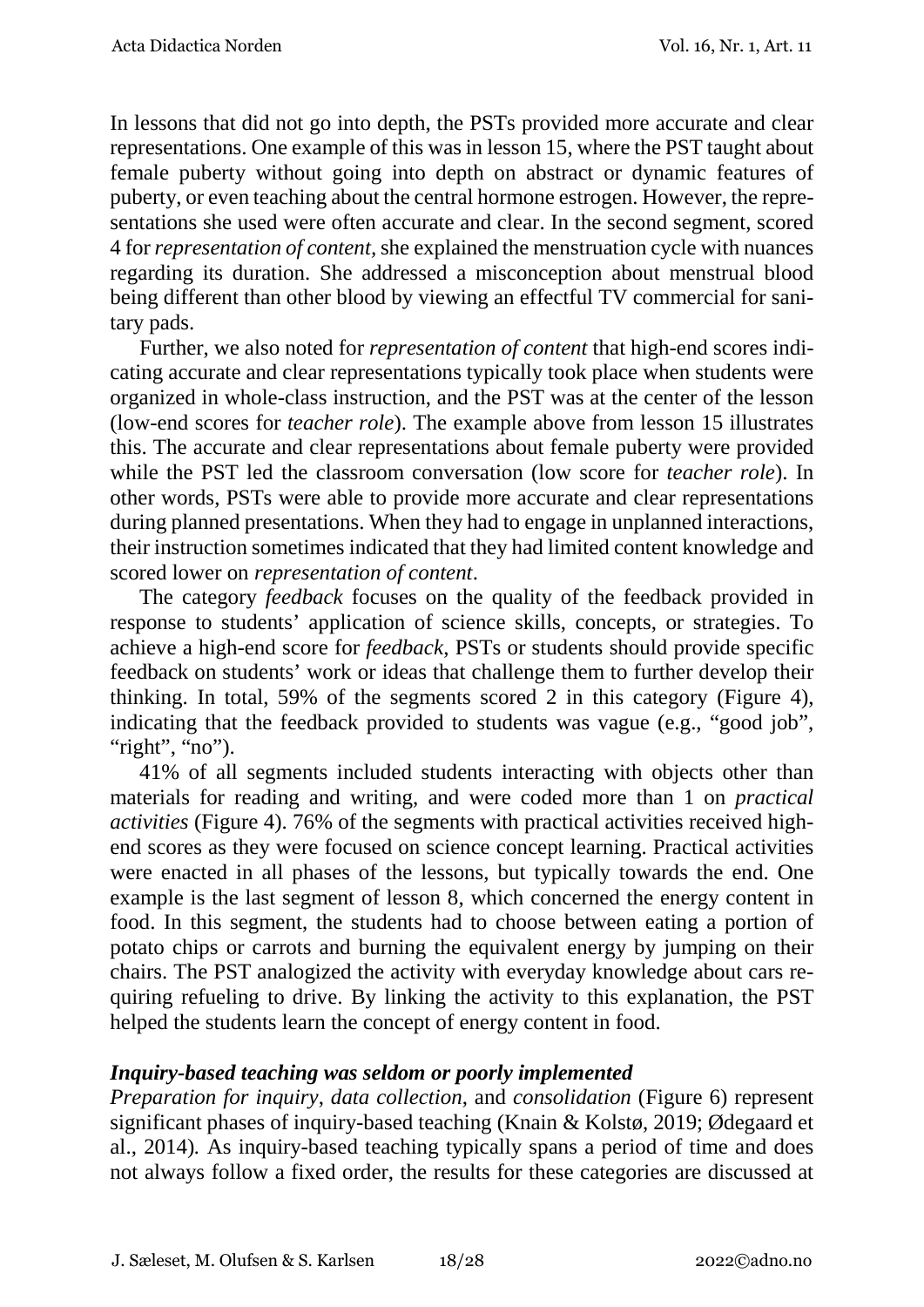the lesson level  $(N = 21)$ . For the preparation phase, a score of 2 indicated that PSTs activated students' prior knowledge or initiated activities in which students wondered about science. This has the potential to initiate inquiry work. A score of 2 for *preparation for inquiry* was awarded to 76% of the lessons. Higher scores that required formulation of researchable questions, hypotheses, or predictions were awarded to only 10% of the lessons. In regard to the two other categories, only three lessons (14%) included data collection (scores of 2–3), and in one lesson, students made simple descriptions based on collected data (score of 2 on *consolidation*). This means that according to the definitions and standards we used, we found little evidence for inquiry-based teaching.



**Figure 6.** Scientific inquiry, phases of inquiry-based teaching

*Note.* Coding for categories within the scientific inquiry dimension. The coding represents the maximum score per lesson (N = 21). Max 1 = percentage of lessons with 1 as the highest score, Max 4 = percentage of lessons with 4 as the highest score. Avg. max: average maximum score across all lessons.

## Discussion

This study contributes to the field by conducting a video study of pre-service teachers' (PSTs') science instruction during school practicum. A video coding manual was useful for the analysis of the targeted classroom actions. Chan and Hume (2019, p. 20) described that pedagogical content knowledge (PCK) may be studied as embedded in teaching practice. In the current study, the dimensions of quality instruction under study are grounded in PCK (Park et al., 2011). Thus, our case study may be viewed as an investigation of PCK embedded in teaching practices. For example, the category *feedback* represents practices that build on knowledge about students' understanding (PCK component) on which to give feedback and which strategy of feedback would best facilitate the student's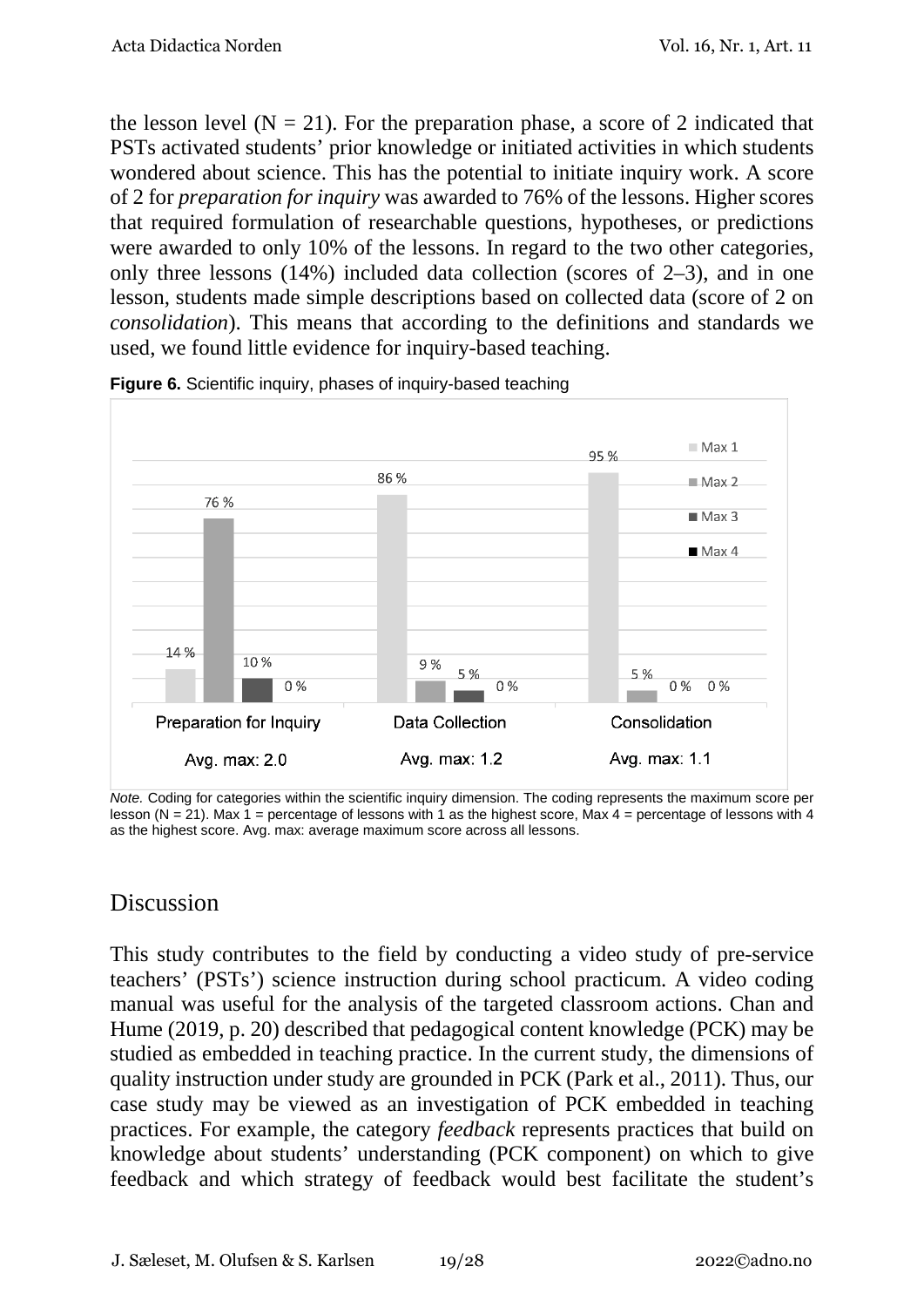learning (PCK component). In the following section, we discuss the coding results for the four dimensions of instructional quality.

#### **Cognitive activation**

We found that students were seldom provided challenging tasks that prompted them to improve their thinking. An initial increase in cognitive activation from the first to the second round of data collection may indicate PSTs' ability to develop and possible impact of teacher education. From our data, quality classroom discourse seems to be related to intellectually demanding instruction. All segments that achieved high-end scores for *intellectual challenge*  $(N = 14)$  also received high-end scores for *classroom discourse* (Avg. 3.6). Cognitively activating discourse is known to be particularly important for students' cognitive engagement, as they get the opportunity to explain and justify their thinking (Smart & Marshall, 2013). Based on the finding of little intellectually challenging instruction in the current study, together with earlier studies on PSTs (Todorova et al., 2017) and in-service teachers (Turner & Meyer, 2004), we call on teacher educators to model for PSTs the difficult practice of giving demanding tasks. In particular, beginning lessons with demanding tasks deepens students' engagement in science (Kang et al., 2016).

#### **Discourse features**

Students were given a central role in the classroom discourse. In more than half of the lessons, the PSTs did not orient the lessons primarily around themselves. In more than one of four segments, the PSTs consistently acted as facilitators. In a dialogic, interactive approach to classroom discourse, student contributions are prompted, and an open conversation is facilitated (Scott et al., 2006). The results from the *classroom discourse* category provide more evidence for dialogic classroom discourse. Across all segments, the average score was 2.8 on a scale from 1 to 4. Although it is difficult to compare different video studies using different observation manuals, one could say that this represents a contrast to a video study of experienced teachers in mathematics lessons, being scored at 2.2 on a scale from 1 to 7 on a similar category (Gamlem, 2019).

#### **Instructional clarity**

The PSTs struggled to communicate science content knowledge accurately and clearly through representations, implementation of scientific language, and specific feedback on students' work or ideas. In many segments, the PSTs provided no, inaccurate, or even misleading representations of science content. This was especially true for in-depth lessons, for which only 6% of the segments received high-end scores for *representation of content,* and in unplanned interactions. Although exemplary representations were also identified, they seemed to be concentrated in lessons that were not classified as in-depth and during planned presentations. Furthermore, *use of academic knowledge* received low-end scores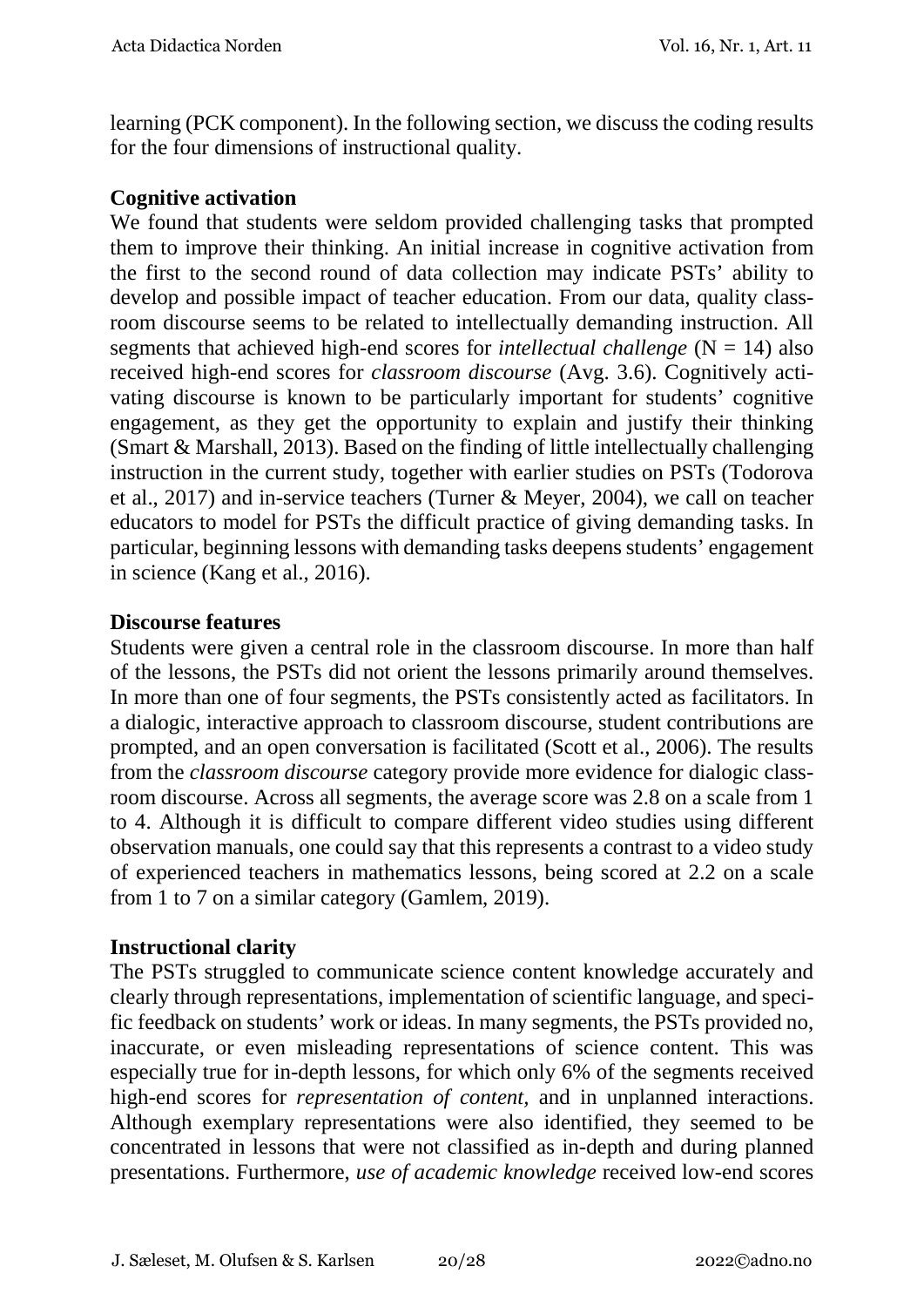in 69% of the segments, indicating that the PSTs failed to either use or explain scientific terms. We identified misconceptions being passed on to students, which aligns with prior research on PSTs' misconceptions (Kind, 2014; van Driel et al., 2014). The PSTs' poor presentation of content is likely related to their status as beginner PSTs. None of the participants had a prior higher education in science. Even though the few months of specialized science courses seemed to support their development of knowledge useful for teaching, the variable instructional clarity points to a need for a broader and deeper knowledge base in content knowledge and relevant PCK. We suggest that teacher education course instructors prioritize teaching difficult topics relevant to school practicum. Teachers need domain-specific knowledge in the form of content knowledge, and pedagogical content knowledge (PCK) is necessary to support student learning (Seidel & Shavelson, 2007). Furthermore, our case study indicates the need for mentor teachers to focus on instructional clarity also in unplanned interactions in science classes.

The PSTs contributed to instructional clarity through their use of practical activities to teach science concepts. This indicates that the participating PSTs avoided a common mistake by science teachers: initiating hands-on activities without a simultaneous connection to science ideas (Abrahams & Millar, 2008; Hofstein & Kind, 2012). Our results also contrast with a Norwegian video study (Ødegaard & Arnesen, 2010) that found that in-service teachers use few practical activities and miss opportunities for scientific discussions during practical work.

#### **Inquiry-based teaching**

Inquiry-based teaching has significant potential in regard to student learning of science content knowledge and enculturation in scientific practices, and is central to science education reforms (Crawford, 2014; Norwegian Directorate for Education and Training, 2020). The near absence in the participants' periods of practicum is notable. We observed the *potential* for scientific inquiry as students were prompted to share prior knowledge and to wonder about science, but the potential was not exploited by the PSTs. This finding is similar to studies of in-service science teachers reporting that students seldom work to investigate researchable questions (Crawford, 2014; Ødegaard, Kjærnsli, Karlsen, Kersting, et al., 2020), and specifically with the consolidation phase (Ødegaard et al., 2014). There seems to be a need for further studies and debates on why the potential for inquiry is difficult to exploit in science classrooms.

## Conclusion and implications

We described the characteristics of science teaching along the four dimensions of instructional quality for all six participating PSTs. Looking across the results, the PSTs' instruction has certain characteristics of quality teaching, while other areas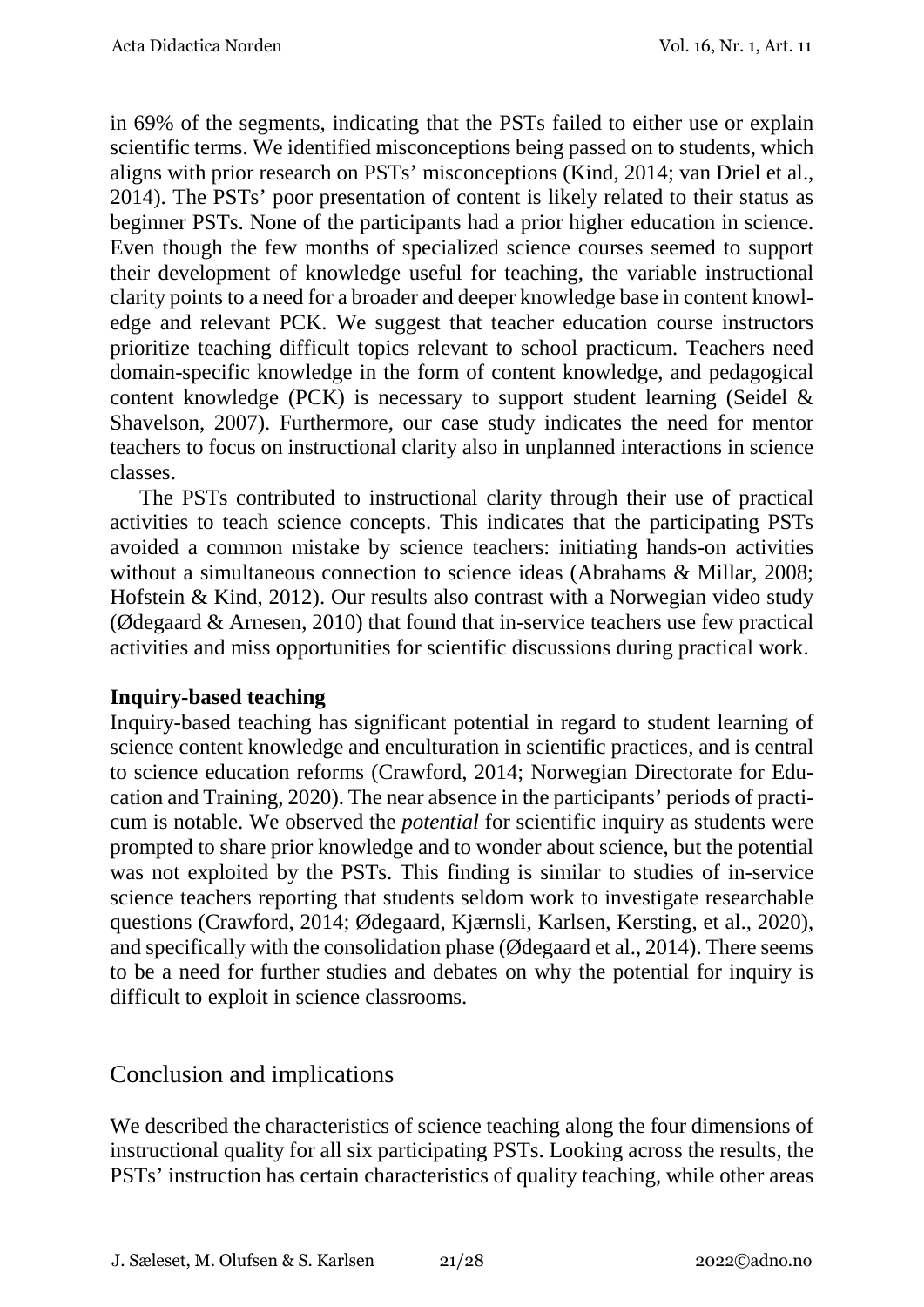are weaker. Teacher education reform has brought about a change from teachercentered to student-centered teaching (Anderson et al., 1994; Sawada et al., 2002). One overarching quality of teaching observed in this study was the PSTs' centering of instruction around students' ideas and interests rather than around the teacher. This was evident as the participating PSTs (a) organized their classes with frequent group work and whole-class discussions, (b) facilitated student–student talk, (c) elicited and connected to students' prior knowledge or experiences, and (d) facilitated high-quality discourse in which students' contributions were valued. These indicators of student-centered teaching surprised us because many studies on beginner PSTs have highlighted their lack of ability to focus on student learning (Kagan, 1992; Körkkö et al., 2016; Mellado, 1998) and activate students' thinking (Ratinen et al., 2015). Along with student-centered teaching, the positive finding of these six PSTs' targeted use of practical activities should remind teacher educators about the potential for PSTs to carry out quality science instruction. The PSTs participating in the current study, and possibly others, should not be treated as blank slates that need to be filled with knowledge and formed into teachers from scratch by teacher educators. Future research should further investigate the sources of PSTs' development of quality instructional practices.

We also identified specific challenges faced by the participating PSTs when teaching science. Many of these challenges may be related to limited science content knowledge or knowledge of instructional strategies (PCK). Students were not sufficiently challenged intellectually, the PSTs hardly enacted any inquiry-based teaching, scientific language was poorly explained, and the representation of content varied too much in quality. One possible implication is to target efforts in teacher education programs towards topics to be taught during school practicum. This may provide PSTs with opportunities to gain and use knowledge related to teaching specific science topics, leading to quality learning opportunities for students in practicum classrooms. The increase in cognitive activation from the first to the second school practicum indicates that the participating PSTs made use of the specialized science courses. Finally, if the intention is to orient science learning around inquiry, an increased focus across all teacher education components seems necessary.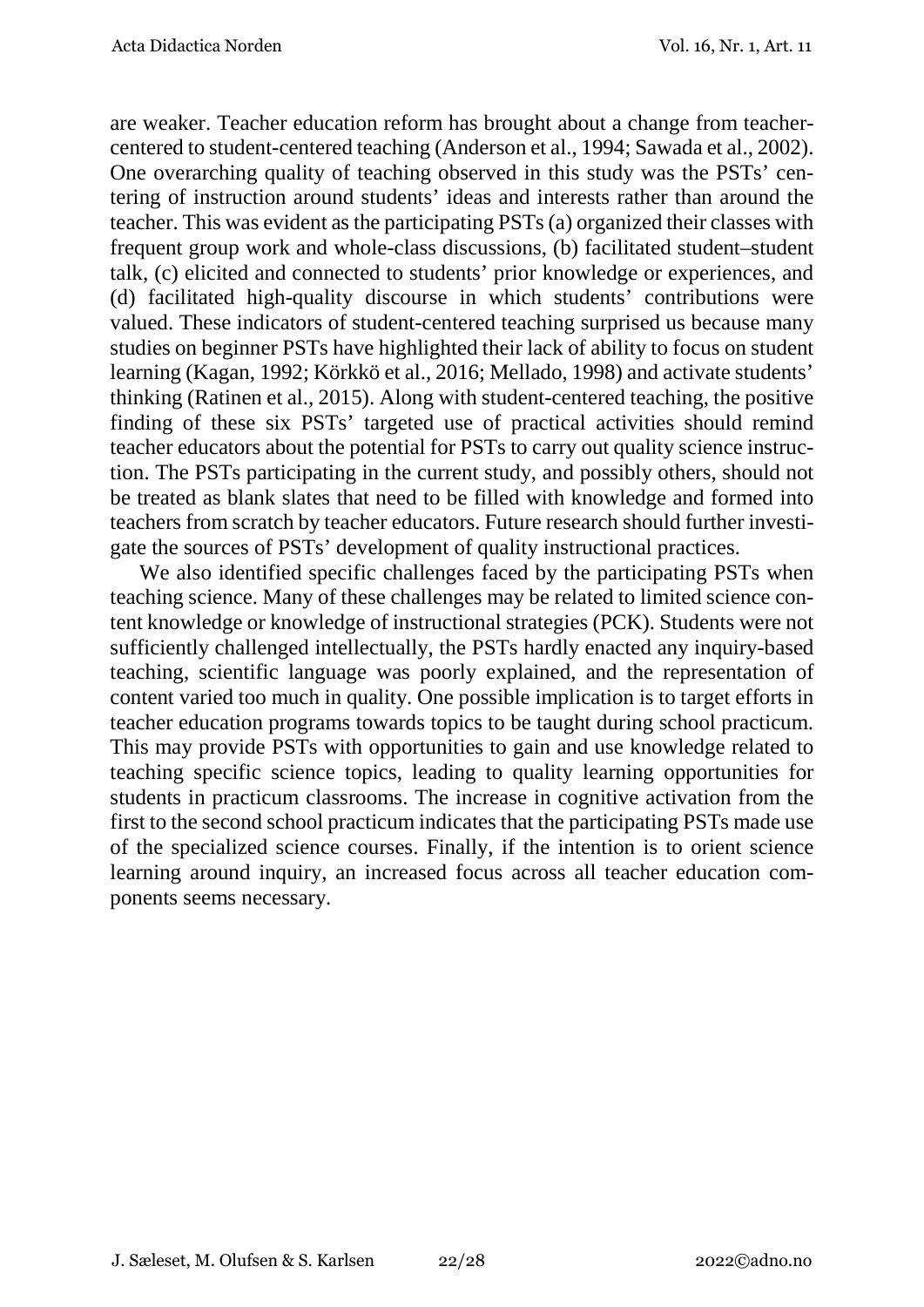## About the authors

Johannes Sæleset is a PhD student in science education. His PhD project focuses on pre-service science teachers' development and use of knowledge and practices for quality science teaching in grades 5–10.

Institutional affiliation: Department of Education, UiT The Arctic University of Norway, P.O. Box 6050 Langnes, 9037 Tromsø, Norway. E-mail: [johannes.saleset@uit.no](mailto:johannes.saleset@uit.no)

Magne Olufsen is a professor of science / science education. His research focuses on quality in teacher education, student-active teaching and the link between teaching and learning in science.

Institutional affiliation: Department of Education, UiT The Arctic University of Norway, P.O. Box 6050 Langnes, 9037 Tromsø, Norway.

E-mail: [magne.olufsen@uit.no](mailto:magne.olufsen@uit.no)

Solveig Karlsen is an associate professor of school science / chemistry. Her research focuses on quality in teacher education and inquiry-based teaching. Institutional affiliation: Department of Education, UiT The Arctic University of Norway, P.O. Box 6050 Langnes, 9037 Tromsø, Norway. E-mail: [solveig.karlsen@uit.no](mailto:solveig.karlsen@uit.no)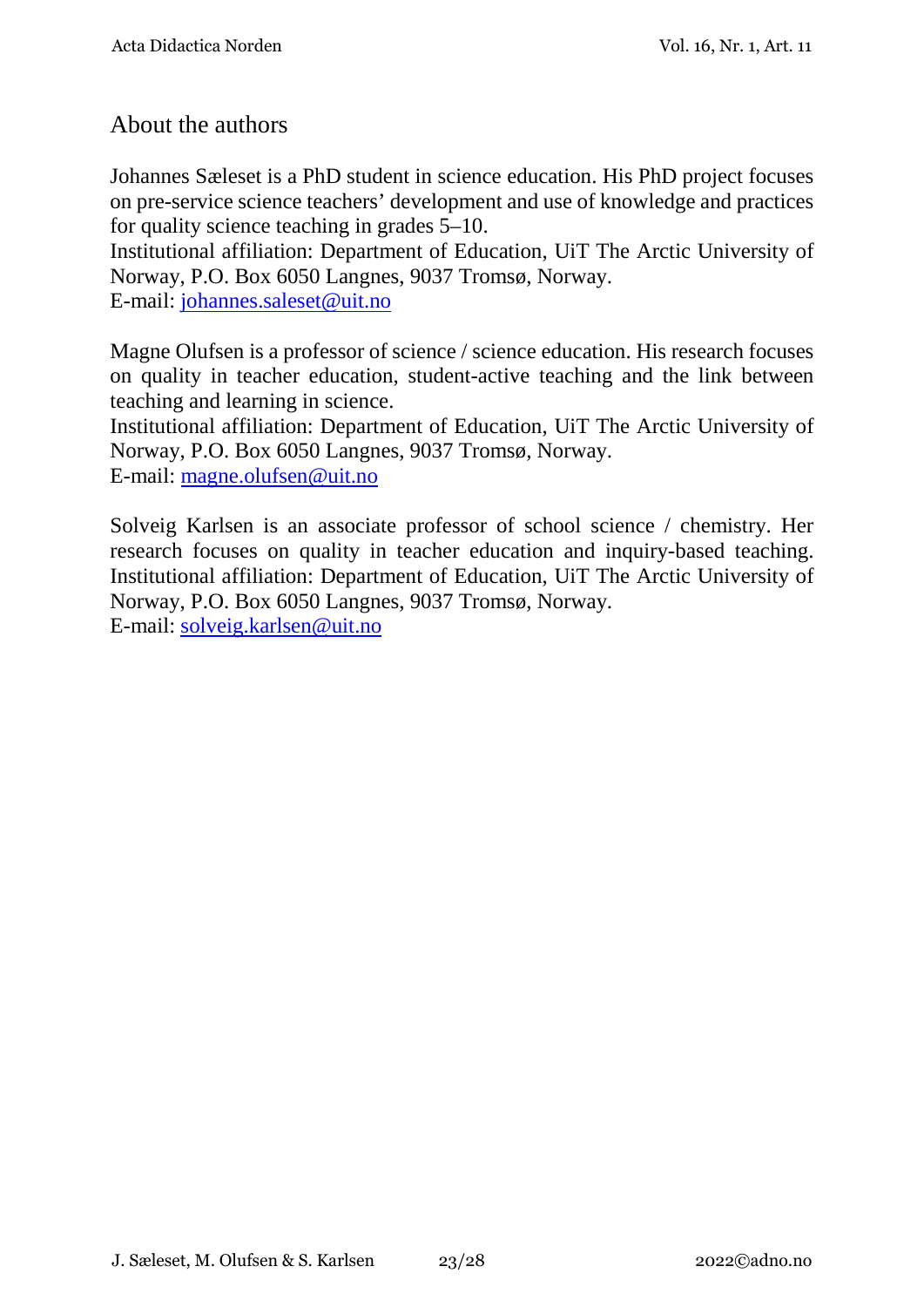## References

- Abrahams, I., & Millar, R. (2008). Does practical work really work? A study of the effectiveness of practical work as a teaching and learning method in school science. *International Journal of Science Education*, *30*(14), 1945–1969. <https://doi.org/10.1080/09500690701749305>
- Anderson, R. D. A., Beverly, L., Varanka-Martin, M. A., Romagnano, L., Bielenberg, J., Flory, M., Mieras, B., & Whitworth, J. (1994). *Issues of curriculum reform in science, mathematics, and higher order thinking across the disciplines*. U.S. Government Printing Office.
- Baeten, M., Struyven, K., & Dochy, F. (2013). Student-centred teaching methods: Can they optimise students' approaches to learning in professional higher education? *Studies in Educational Evaluation*, *39*(1), 14–22.<https://doi.org/10.1016/j.stueduc.2012.11.001>
- Blikstad-Balas, M. (2017). Key challenges of using video when investigating social practices in education: contextualization, magnification, and representation. *International Journal of Research & Method in Education*, *40*(5), 511–523. <https://doi.org/10.1080/1743727X.2016.1181162>
- Brown, P., Friedrichsen, P., & Abell, S. (2013). The development of prospective secondary biology teachers PCK. *Journal of Science Teacher Education*, *24*(1), 133–155. <https://doi.org/10.1007/s10972-012-9312-1>
- Bybee, R. W., Taylor, J. A., Gardner, A., Van Scotter, P., Powell, J. C., Westbrook, A., & Landes, N. (2006). *The BSCS 5E instructional model: Origins and effectiveness*. BSCS. [https://bscs.org/resources/reports/the-bscs-5e-instructional-model-origins-and](https://bscs.org/resources/reports/the-bscs-5e-instructional-model-origins-and-effectiveness)[effectiveness](https://bscs.org/resources/reports/the-bscs-5e-instructional-model-origins-and-effectiveness)
- Chan, K. K. H., & Hume, A. (2019). Towards a consensus model: Literature review of how science teachers' pedagogical content knowledge is investigated in empirical studies. In A. Hume, R. Cooper, & A. Borowski (Eds.), *Repositioning pedagogical content knowledge in teachers' knowledge for teaching science* (pp. 3–76). Springer Nature. [https://doi.org/10.1007/978-981-13-5898-2\\_1](https://doi.org/10.1007/978-981-13-5898-2_1)
- Chi, M. T. H. (2000). Cognitive understanding levels. In A. E. Kazdin (Ed.), *Encyclopedia of psychology* (Vol. 2, pp. 146–151). Oxford University Press.
- Cohen, E., Hoz, R., & Kaplan, H. (2013). The practicum in preservice teacher education: A review of empirical studies. *Teaching Education*, *24*(4), 345–380. <https://doi.org/10.1080/10476210.2012.711815>
- Crawford, B. A. (2014). From inquiry to scientific practices in the science classroom. In N. G. Lederman & S. K. Abell (Eds.), *Handbook of research on science education* (Vol. 2, pp. 515–541). Routledge.<https://doi.org/10.4324/9780203097267.ch16>
- Erickson, F. (2006). Definition and analysis of data from videotape: Some research procedures and their rationales. In J. L. Green, G. Camilli, & P. B. Elmore (Eds.), *Handbook of complementary methods in education research* (pp. 177–191). Lawrence Erlbaum Associates.
- Fauth, B., Decristan, J., Decker, A.-T., Büttner, G., Hardy, I., Klieme, E., & Kunter, M. (2019). The effects of teacher competence on student outcomes in elementary science education: The mediating role of teaching quality. *Teaching and Teacher Education*, *86*, Art. 102882.<https://doi.org/10.1016/j.tate.2019.102882>
- Fischer, H. E., & Neumann, K. (2012). Video analysis as a tool for understanding science instruction. In D. Jorde & J. Dillon (Eds.), *Science education research and practice in Europe: Retrospective and prospective* (pp. 115–139). Brill. <https://brill.com/view/book/edcoll/9789460919008/BP000007.xml>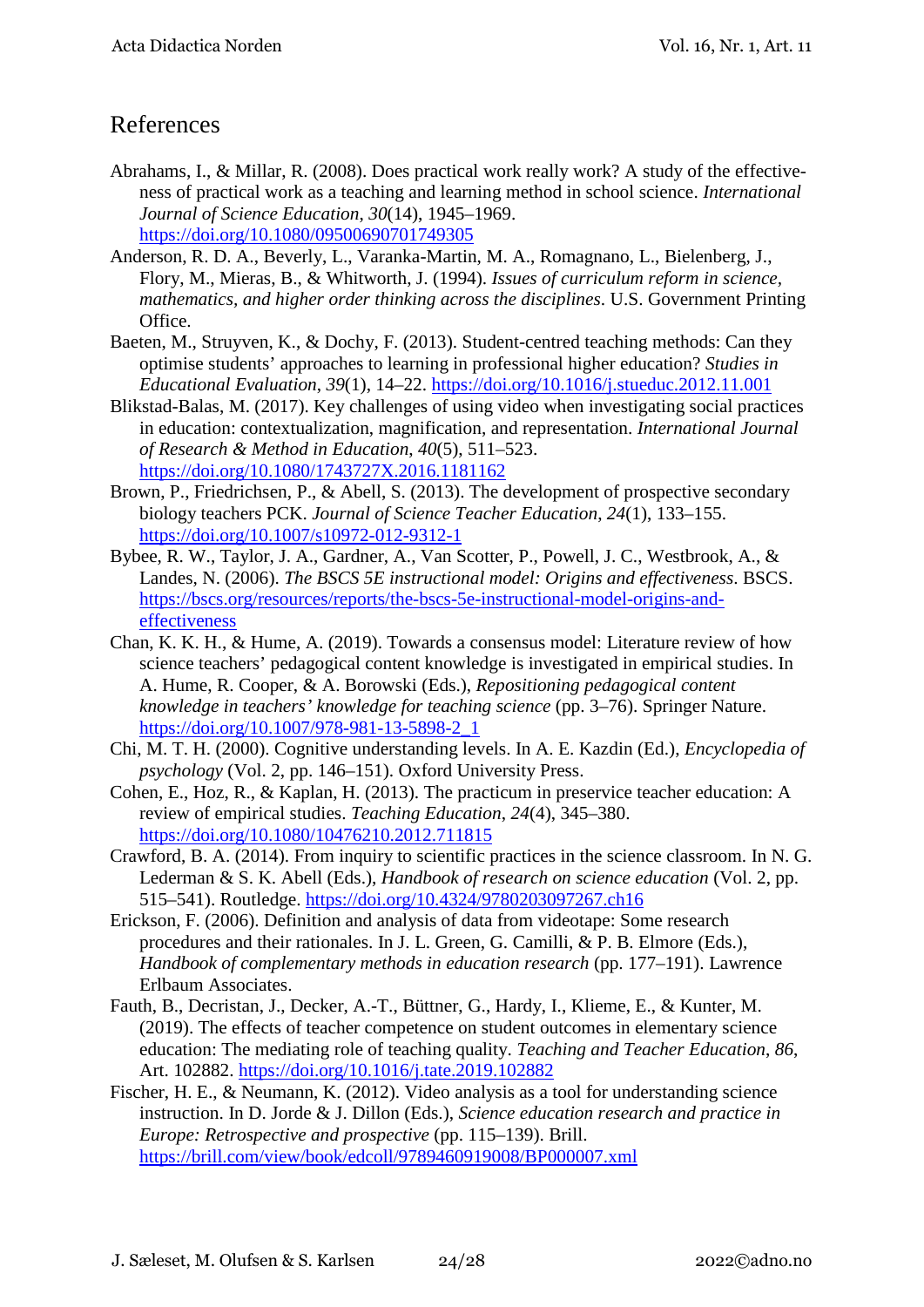- Förtsch, C., Werner, S., von Kotzebue, L., & Neuhaus, B. J. (2016). Effects of biology teachers' professional knowledge and cognitive activation on students' achievement. *International Journal of Science Education*, *38*(17), 2642–2666. <https://doi.org/10.1080/09500693.2016.1257170>
- Gamlem, S. M. (2019). Mapping teaching through interactions and pupils' learning in mathematics. *SAGE Open*, *9*(3), 1–13.<https://doi.org/10.1177/2158244019861485>
- Geddis, A. N., & Roberts, D. A. (1998). As science students become science teachers: A perspective on learning orientation. *Journal of Science Teacher Education*, *9*(4), 271–292. <https://doi.org/10.1023/A:1009427332256>
- Grossman, P., Loeb, S., Cohen, J., & Wyckoff, J. (2013). Measure for measure: The relationship between measures of instructional practice in middle school English language arts and teachers' value-added scores. *American Journal of Education*, *119*(3), 445–470. <https://doi.org/10.1086/669901>
- Hattie, J. (2009). *Visible learning: A synthesis of over 800 meta-analyses relating to achievement*. Routledge.
- Hofstein, A., & Kind, P. M. (2012). Learning in and from science laboratories. In B. J. Fraser, K. Tobin, & C. J. McRobbie (Eds.), *Second international handbook of science education* (pp. 189–207). Springer. [https://doi.org/10.1007/978-1-4020-9041-7\\_15](https://doi.org/10.1007/978-1-4020-9041-7_15)
- Juhler, M. V. (2017). *Educating pre-service science teachers; Promoting PCK development through the use of Lesson Study combined with Content Representation.* Doctoral dissertation, University of Stavanger. UiS Brage. [https://uis.brage.unit.no/uis](https://uis.brage.unit.no/uis-xmlui/handle/11250/2437229)[xmlui/handle/11250/2437229](https://uis.brage.unit.no/uis-xmlui/handle/11250/2437229)
- Kagan, D. M. (1992). Professional growth among preservice and beginning teachers. *Review of Educational Research*, *62*(2), 129–169.<https://doi.org/10.3102/00346543062002129>
- Kang, H. (2017). Preservice teachers' learning to plan intellectually challenging tasks. *Journal of Teacher Education*, *68*(1), 55–68.<https://doi.org/10.1177/0022487116676313>
- Kang, H., Windschitl, M., Stroupe, D., & Thompson, J. (2016). Designing, launching, and implementing high quality learning opportunities for students that advance scientific thinking. *Journal of Research in Science Teaching*, *53*(9), 1316–1340. <https://doi.org/10.1002/tea.21329>
- Kind, V. (2014). A degree is not enough: A quantitative study of aspects of pre-service science teachers' chemistry content knowledge. *International Journal of Science Education*, *36*(8), 1313–1345.<https://doi.org/10.1080/09500693.2013.860497>
- Klette, K., Blikstad-Balas, M., & Roe, A. (2017). Linking instruction and student achievement. A research design for a new generation of classroom studies. *Acta Didactica Norge*, *11*(3), Art. 10.<https://doi.org/10.5617/adno.4729>
- Knain, E., & Kolstø, S. D. (2019). *Elever som forskere i naturfag* [Students as researchers in school science] (2 ed.). Universitetsforlaget.
- Kulgemeyer, C., Borowski, A., Buschhüter, D., Enkrott, P., Kempin, M., Reinhold, P., Riese, J., Schecker, H., Schröder, J., & Vogelsang, C. (2020). Professional knowledge affects action-related skills: The development of preservice physics teachers' explaining skills during a field experience. *Journal of Research in Science Teaching*, *57*(10), 1554–1582. <https://doi.org/10.1002/tea.21632>
- Körkkö, M., Kyrö-Ämmälä, O., & Turunen, T. (2016). Professional development through reflection in teacher education. *Teaching and Teacher Education*, *55*, 198–206. <https://doi.org/10.1016/j.tate.2016.01.014>
- Lawson, T., Çakmak, M., Gündüz, M., & Busher, H. (2015). Research on teaching practicum – a systematic review. *European Journal of Teacher Education*, *38*(3), 392–407. <https://doi.org/10.1080/02619768.2014.994060>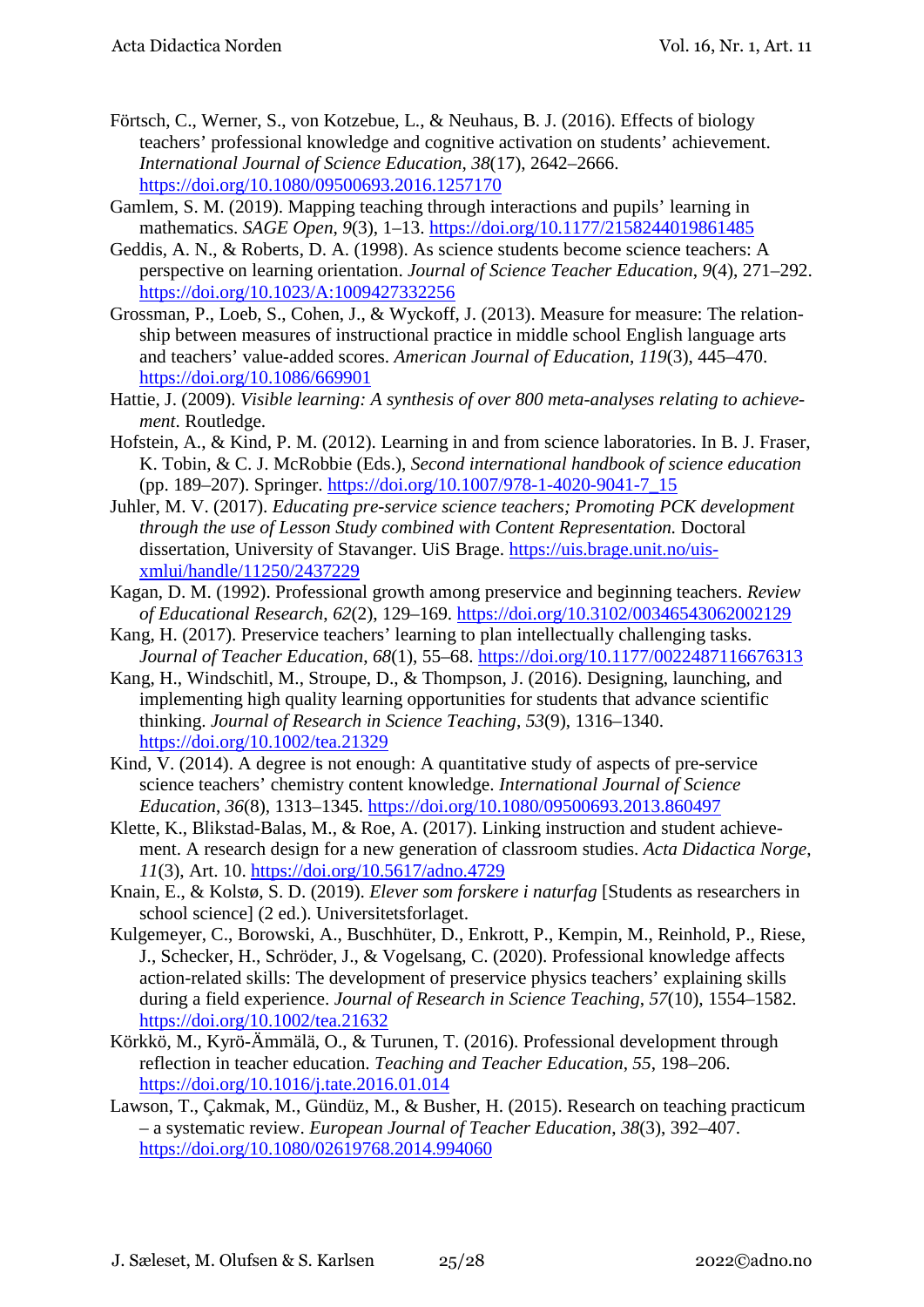- Lederman, N. G., & Lederman, J. S. (2019). Teaching and learning of nature of scientific knowledge and scientific inquiry: Building capacity through systematic research-based professional development. *Journal of Science Teacher Education*, *30*(7), 737–762. <https://doi.org/10.1080/1046560X.2019.1625572>
- Lipowsky, F., Rakoczy, K., Pauli, C., Drollinger-Vetter, B., Klieme, E., & Reusser, K. (2009). Quality of geometry instruction and its short-term impact on students' understanding of the Pythagorean theorem. *Learning and Instruction*, *19*(6), 527–537. <https://doi.org/10.1016/j.learninstruc.2008.11.001>
- Marshall, J. C., Smart, J., & Horton, R. M. (2010). The design and validation of EQUIP: An instrument to assess inquiry-based instruction. *International Journal of Science and Mathematics Education*, *8*(2), 299–321.<https://doi.org/10.1007/s10763-009-9174-y>
- Mellado, V. (1998). The classroom practice of preservice teachers and their conceptions of teaching and learning science. *Science Education*, *82*(2), 197–214. [https://doi.org/10.1002/\(SICI\)1098-237X\(199804\)82:2<197::AID-SCE5>3.0.CO;2-9](https://doi.org/10.1002/(SICI)1098-237X(199804)82:2%3c197::AID-SCE5%3e3.0.CO;2-9)
- Neumann, K., Kauertz, A., & Fischer, H. E. (2012). Quality of instruction in science education. In B. J. Fraser, K. Tobin, & C. J. McRobbie (Eds.), *Second international handbook of science education* (pp. 247–258). Springer. [https://doi.org/10.1007/978-1-](https://doi.org/10.1007/978-1-4020-9041-7_18) [4020-9041-7\\_18](https://doi.org/10.1007/978-1-4020-9041-7_18)
- Norwegian Directorate for Education and Training (2020). *Læreplan i naturfag* [Natural science subject curriculum]. <https://www.udir.no/lk20/nat01-04>
- Park, S., Jang, J.-Y., Chen, Y.-C., & Jung, J. (2011). Is pedagogical content knowledge (PCK) necessary for reformed science teaching?: Evidence from an empirical study. *Research in Science Education*, *41*(2), 245–260.<https://doi.org/10.1007/s11165-009-9163-8>
- Postman, N., & Weingartner, C. (1969). *Teaching as a subversive activity.* Delacorte Press.
- Ratinen, I., Viiri, J., Lehesvuori, S., & Kokkonen, T. (2015). Primary student-teachers' practical knowledge of inquiry-based science teaching and classroom communication of climate change. *International Journal of Environmental and Science Education*, *10*(5), 649–670.<http://urn.fi/URN:NBN:fi:jyu-201509213206>
- Ronfeldt, M., & Reininger, M. (2012). More or better student teaching? *Teaching and Teacher Education*, *28*(8), 1091–1106.<https://doi.org/10.1016/j.tate.2012.06.003>
- Sawada, D., Piburn, M. D., Judson, E., Turley, J., Falconer, K., Benford, R., & Bloom, I. (2002). Measuring reform practices in science and mathematics classrooms: The Reformed Teaching Observation Protocol. *School Science and Mathematics*, *102*(6), 245– 253.<https://doi.org/10.1111/j.1949-8594.2002.tb17883.x>
- Scott, P. H., Mortimer, E. F., & Aguiar, O. G. (2006). The tension between authoritative and dialogic discourse: A fundamental characteristic of meaning making interactions in high school science lessons. *Science Education*, *90*(4), 605–631. <https://doi.org/10.1002/sce.20131>
- Seidel, T., & Shavelson, R. J. (2007). Teaching effectiveness research in the past decade: The role of theory and research design in disentangling meta-analysis results. *Review of Educational Research*, *77*(4), 454-–499.<https://doi.org/10.3102/0034654307310317>
- Shulman, L. S. (1986). Those who understand: Knowledge growth in teaching. *Educational Researcher*, *15*(2), 4–14. [https:/doi.org/10.3102/0013189x015002004](https://www.doi.org/10.3102/0013189x015002004)
- Smart, J. B., & Marshall, J. C. (2013). Interactions between classroom discourse, teacher questioning, and student cognitive engagement in middle school science. *Journal of Science Teacher Education*, *24*(2), 249–267.<https://doi.org/10.1007/s10972-012-9297-9>
- Suh, J. K., & Park, S. (2017). Exploring the relationship between pedagogical content knowledge (PCK) and sustainability of an innovative science teaching approach. *Teaching and Teacher Education*, *64*, 246–259.<https://doi.org/10.1016/j.tate.2017.01.021>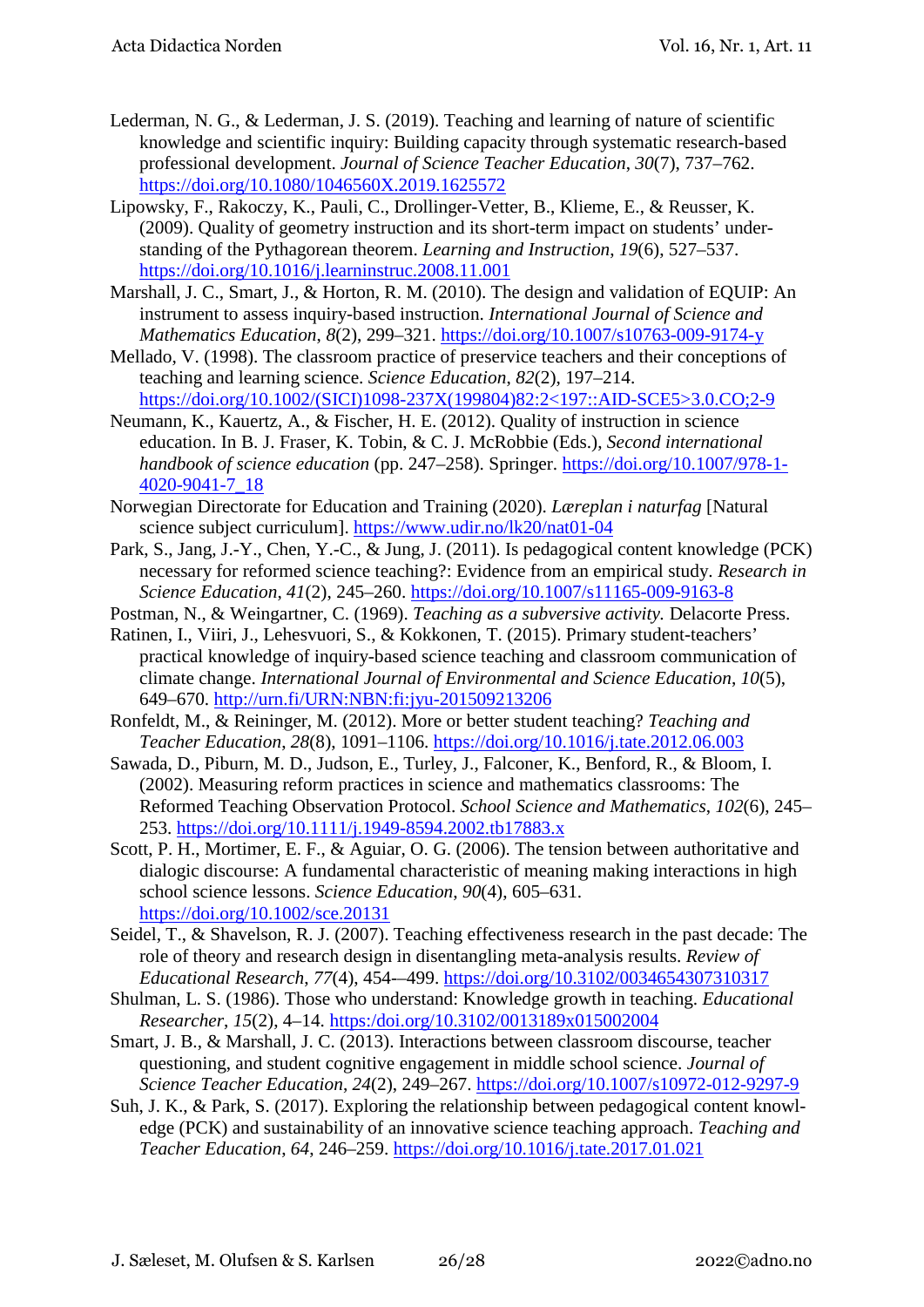- Thompson, J., Windschitl, M., & Braaten, M. (2013). Developing a theory of ambitious earlycareer teacher practice. *American Educational Research Journal*, *50*(3), 574–615. <https://doi.org/10.3102/0002831213476334>
- Todorova, M., Sunder, C., Steffensky, M., & Möller, K. (2017). Pre-service teachers' professional vision of instructional support in primary science classes: How contentspecific is this skill and which learning opportunities in initial teacher education are relevant for its acquisition? *Teaching and Teacher Education*, *68*, 275–288. <https://doi.org/10.1016/j.tate.2017.08.016>
- Treagust, D. F., & Tsui, C.-Y. (2014). General instructional methods and strategies. In N. G. Lederman & S. K. Abell (Eds.), *Handbook of research on science education* (Vol. 2, pp. 303–320). Routledge.<https://doi.org/10.4324/9780203097267.ch16>
- Turner, J. C., & Meyer, D. K. (2004). A classroom perspective on the principle of moderate challenge in mathematics. *The Journal of Educational Research*, *97*(6), 311–318. <https://doi.org/10.3200/JOER.97.6.311-318>
- Tytler, R., Prain, V., Hubber, P., & Waldrip, B. (Eds.) (2013). *Constructing representations to learn in science*. Brill.<https://doi.org/10.1007/978-94-6209-203-7>
- van Driel, J. H., Berry, A., & Meirink, J. (2014). Research on science teacher knowledge. In N. G. Lederman & S. K. Abell (Eds.), *Handbook of research on science education* (Vol. 2, pp. 848–870). Routledge.<https://doi.org/10.4324/9780203097267.ch16>
- Wilson, S. M., Floden, R. E., & Ferrini-Mundy, J. (2001). *Teacher preparation research: Current knowledge, gaps, and recommendations* (Document R-01-3). Center for the Study of Teaching and Policy.
- Yin, R. K. (2014). *Case study research: Design and methods* (5th ed.). SAGE.
- Zembal-Saul, C., Krajcik, J., & Blumenfeld, P. (2002). Elementary student teachers' science content representations. *Journal of Research in Science Teaching*, *39*(6), 443–463. <https://doi.org/10.1002/tea.10032>
- Ødegaard, M., & Arnesen, N. E. (2010). Hva skjer i naturfagklasserommet? resultater fra en videobasert klasseromsstudie; PISA+ [What is going on in the classroom? – Results from a video based classroom study; PISA+]. *Nordic Studies in Science Education*, *6*(1), 16– 32.<https://doi.org/10.5617/nordina.271>
- Ødegaard, M., Haug, B., Mork, S. M., & Sørvik, G. O. (2014). Challenges and support when teaching science through an integrated inquiry and literacy approach. *International Journal of Science Education*, *36*(18), 2997–3020. <https://doi.org/10.1080/09500693.2014.942719>
- Ødegaard, M., Kjærnsli, M., Karlsen, S., Kersting, M., Lunde, M. L. S., Olufsen, M., & Sæleset, J. (2020). *Tett på naturfag i klasserommet. Kortrapport* [Closing in on science in the classroom. Short report]. Linking Instruction in Science and Student Impact (LISSI). University of Oslo, UiT The Arctic University of Norway. [https://www.uv.uio.no/ils/forskning/prosjekter/lissi-laring-naturfag/lissi\\_kortrapport.pdf](https://www.uv.uio.no/ils/forskning/prosjekter/lissi-laring-naturfag/lissi_kortrapport.pdf)
- Ødegaard, M., Kjærnsli, M., Karlsen, S., Lunde, M. L. S., Narvhus, E. K., Olufsen, M., & Sæleset, J. (2020). *LISSI observasjonsmanual for naturfagundervising* [LISSI observation manual for science instruction]. University of Oslo. [https://www.uv.uio.no/ils/forskning/prosjekter/lissi-laring](https://www.uv.uio.no/ils/forskning/prosjekter/lissi-laring-naturfag/lissi_observasjonsmanual.pdf)[naturfag/lissi\\_observasjonsmanual.pdf](https://www.uv.uio.no/ils/forskning/prosjekter/lissi-laring-naturfag/lissi_observasjonsmanual.pdf)